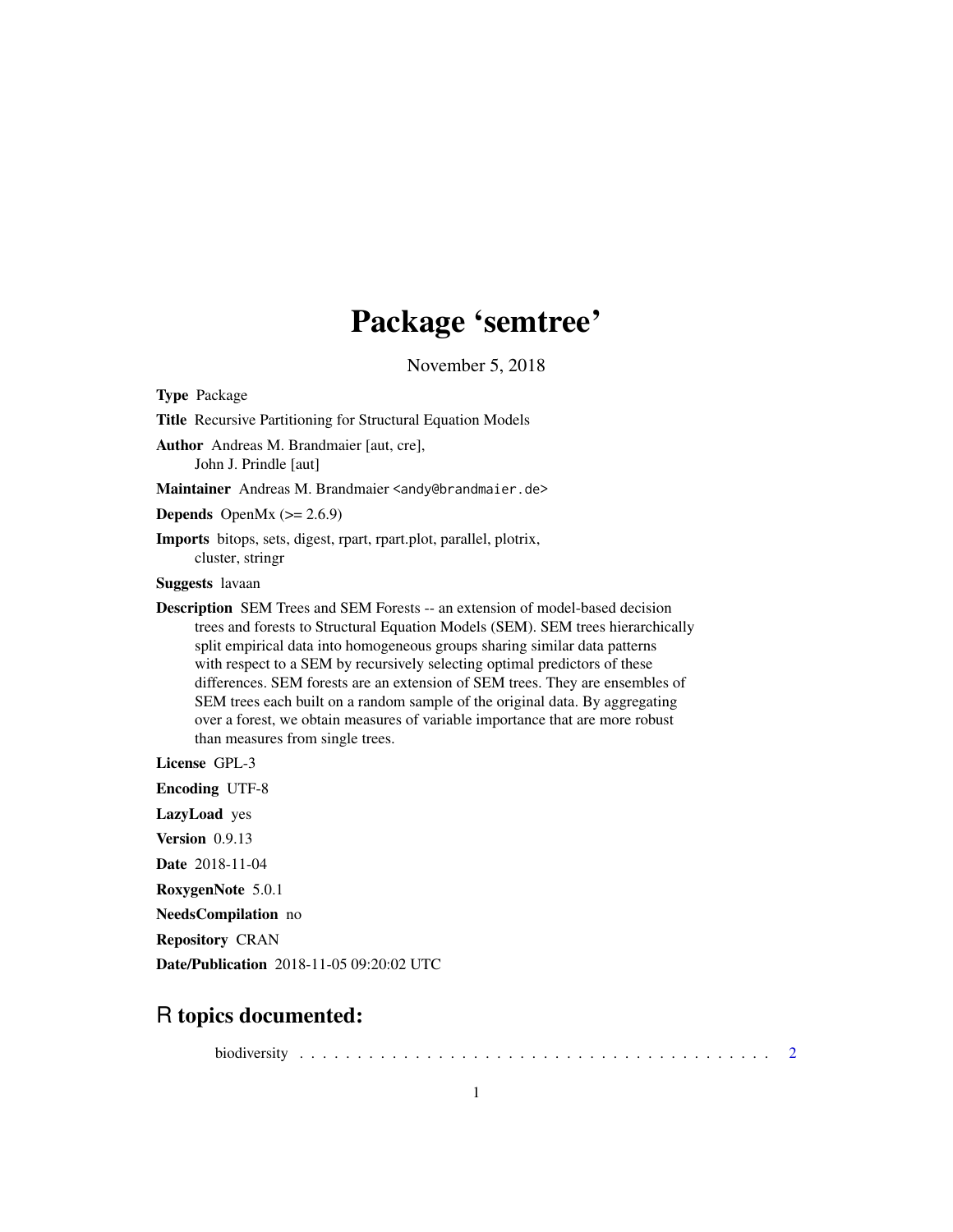<span id="page-1-0"></span>

|       |                                                                                                                                 | $\overline{3}$  |
|-------|---------------------------------------------------------------------------------------------------------------------------------|-----------------|
|       |                                                                                                                                 | 3               |
|       |                                                                                                                                 | $\overline{4}$  |
|       |                                                                                                                                 | $\overline{4}$  |
|       |                                                                                                                                 | 6               |
|       |                                                                                                                                 | $\overline{7}$  |
|       | getHeight                                                                                                                       | $\overline{7}$  |
|       |                                                                                                                                 | 8               |
|       | $getNumNodes \dots \dots \dots \dots \dots \dots \dots \dots \dots \dots \dots \dots \dots \dots \dots \dots \dots \dots$       | 9               |
|       |                                                                                                                                 | 9               |
|       |                                                                                                                                 | 10              |
|       |                                                                                                                                 | 10              |
|       |                                                                                                                                 | -11             |
|       |                                                                                                                                 | -12             |
|       |                                                                                                                                 | 12              |
|       | $partialDependence \dots \dots \dots \dots \dots \dots \dots \dots \dots \dots \dots \dots \dots \dots \dots \dots \dots \dots$ | 13              |
|       |                                                                                                                                 | $\overline{14}$ |
|       | prune                                                                                                                           | -15             |
|       |                                                                                                                                 | -16             |
|       |                                                                                                                                 | 17              |
|       |                                                                                                                                 | -18             |
|       |                                                                                                                                 | <b>18</b>       |
|       |                                                                                                                                 | <b>20</b>       |
|       |                                                                                                                                 | 21              |
|       |                                                                                                                                 | 23              |
|       |                                                                                                                                 | 23              |
|       |                                                                                                                                 | 24              |
|       |                                                                                                                                 | 25              |
| Index |                                                                                                                                 | 26              |

biodiversity *Quantify bio diversity of a SEM Forest*

## Description

A function to calculate biodiversity of a [semforest](#page-16-1) object.

## Usage

biodiversity(x, aggregate.fun=median)

| A semforest object                                                                                                 |
|--------------------------------------------------------------------------------------------------------------------|
| aggregate. fun Takes a function to apply to the vector of pairwise diversities. By default, this is<br>the median. |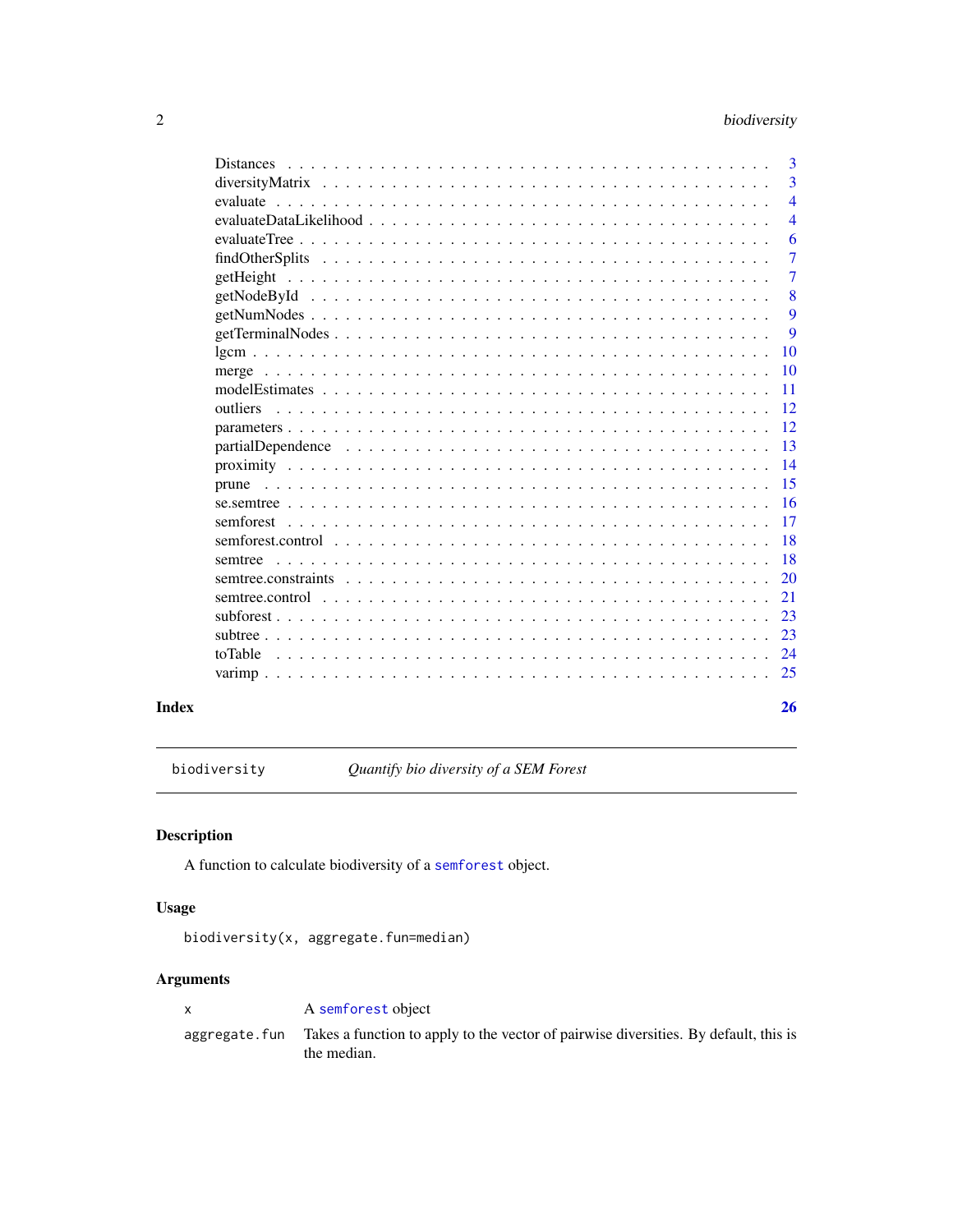#### <span id="page-2-0"></span>Distances 3

## Author(s)

Andreas M. Brandmaier

Distances *Distances*

## Description

Divergence measures for multivariate normal distributions as used in the diversityMatrix function.

## Usage

klsym(mu1, cov1, mu2, cov2) hellinger(mu1, cov1, mu2, cov2)

## Arguments

| mu1              | Mean vector       |
|------------------|-------------------|
| mu2              | Mean vector       |
| cov1             | Covariance matrix |
| cov <sub>2</sub> | Covariance matrix |

diversityMatrix *Diversity Matrix*

#### Description

Computes a diversity matrix using a distance function between trees

## Usage

```
diversityMatrix(forest, divergence, showProgressBar=TRUE)
```

| forest          | A SEM forest                                     |
|-----------------|--------------------------------------------------|
| divergence      | A divergence function such as hellinger or klsym |
| showProgressBar |                                                  |
|                 | Boolean. Show a progress bar.                    |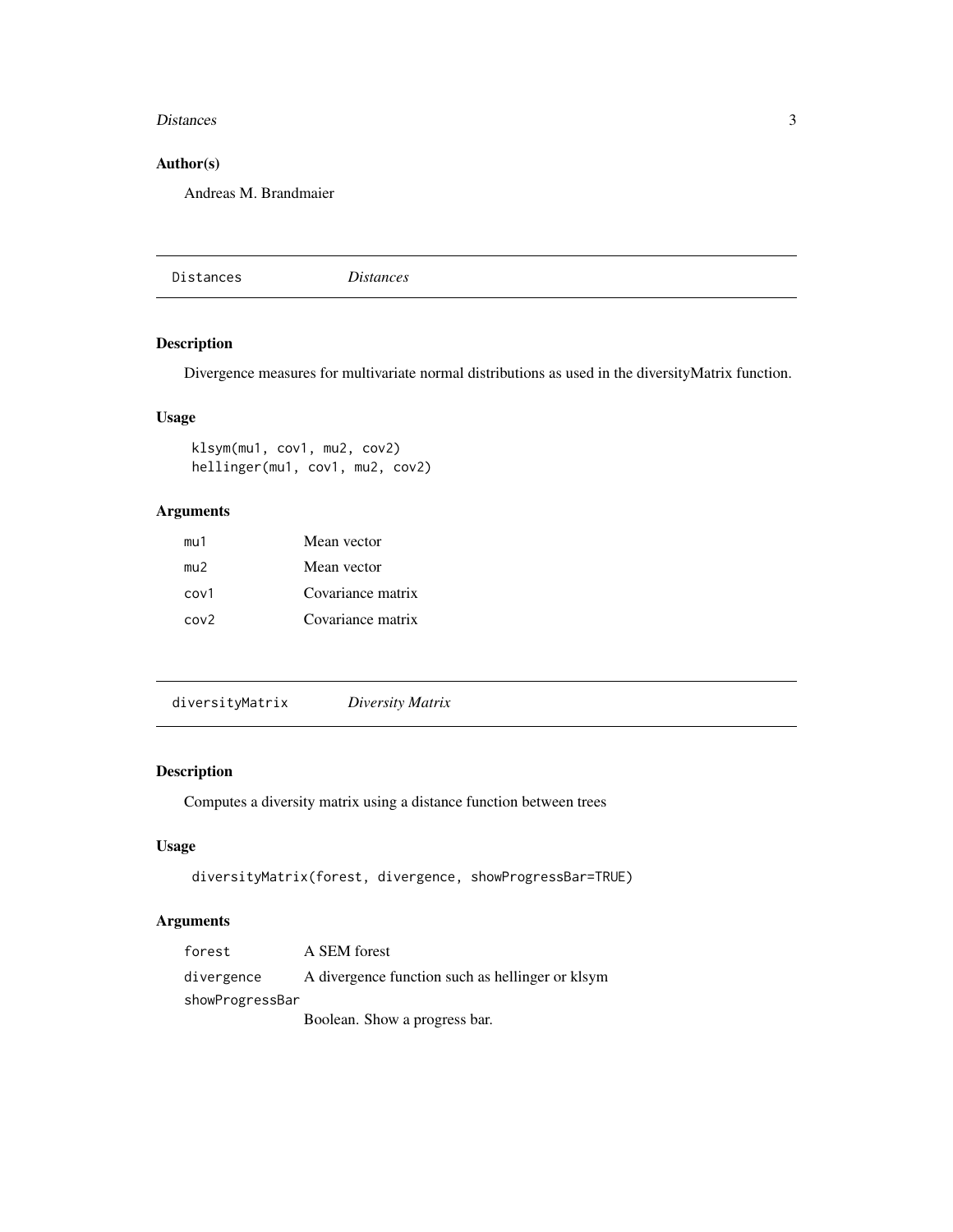<span id="page-3-0"></span>

Evaluates the average deviance (-2LL) of a dataset given a forest.

#### Usage

evaluate(x, data, ...)

## Arguments

| x                       | A fitted semforest object |
|-------------------------|---------------------------|
| data                    | A data.frame              |
| $\cdot$ $\cdot$ $\cdot$ | No extra parameters yet.  |

## Value

Average deviance

#### Author(s)

Andreas M. Brandmaier

#### References

Brandmaier, A.M., Oertzen, T. v., McArdle, J.J., & Lindenberger, U. (2013). Structural equation model trees. *Psychological Methods*, 18(1), 71-86.

## See Also

[evaluateDataLikelihood](#page-3-1), [semtree](#page-17-1), [semforest](#page-16-1)

<span id="page-3-1"></span>evaluateDataLikelihood

*Evaluate Data Likelihood*

## Description

Evaluate Fitted Model Likelihood for Dataset. This helper function is used in the [semforest](#page-16-1) [varimp](#page-24-1) and [proximity](#page-13-1) aggregate functions.

#### Usage

```
evaluateDataLikelihood(model, data, data_type = "raw")
```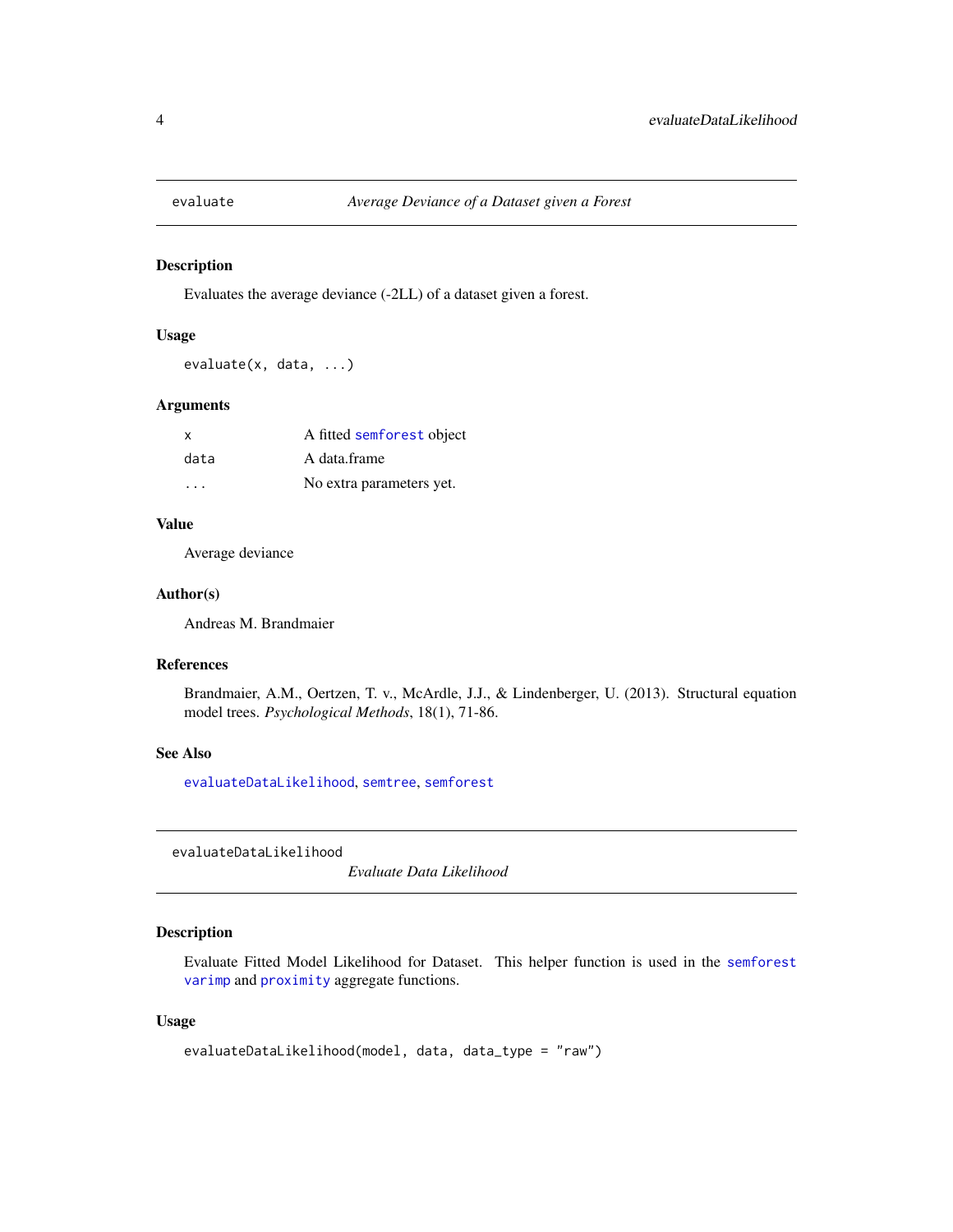#### <span id="page-4-0"></span>**Arguments**

| model     | A OpenMx model as used in semtree and semforest. |
|-----------|--------------------------------------------------|
| data      | Data set to apply to a fitted model.             |
| data_type | Type of data ("raw", "cov", "cor")               |

#### Value

Returns a -2LL model fit for the model

#### Author(s)

Andreas M. Brandmaier, John J. Prindle

#### References

Brandmaier, A.M., Oertzen, T. v., McArdle, J.J., & Lindenberger, U. (2013). Structural equation model trees. *Psychological Methods*, 18(1), 71-86.

## See Also

[semtree](#page-17-1), [semforest](#page-16-1)

#### Examples

```
##---- Should be DIRECTLY executable !! ----
##-- ==> Define data, use random,
##--or do help(data=index) for the standard data sets.
## The function is currently defined as
function (model, data, data_type = "raw")
{
   model <- omxSetParameters(model, labels = names(omxGetParameters(model)),
       free = Fif (data_type == "raw") {
       data <- full_mxdata <- mxData(observed = data, type = "raw")
    }
   else if (data_type == "cov") {
       data <- full_mxdata <- mxData(observed = cov(data), type = "cov",
           numObs = dim(data)[1])}
   else if (data_type == "cor") {
       data <- full_mxdata <- mxData(observed = cor(data), type = "cor",
           numObs = dim(data)[1])
    }
   else {
       warning("data type is not supported!")
       return(NULL)
    }
   model <- setData(model, data)
   run <- OpenMx::mxRun(model, silent = T, useOptimizer = F,
       suppressWarnings = T)
```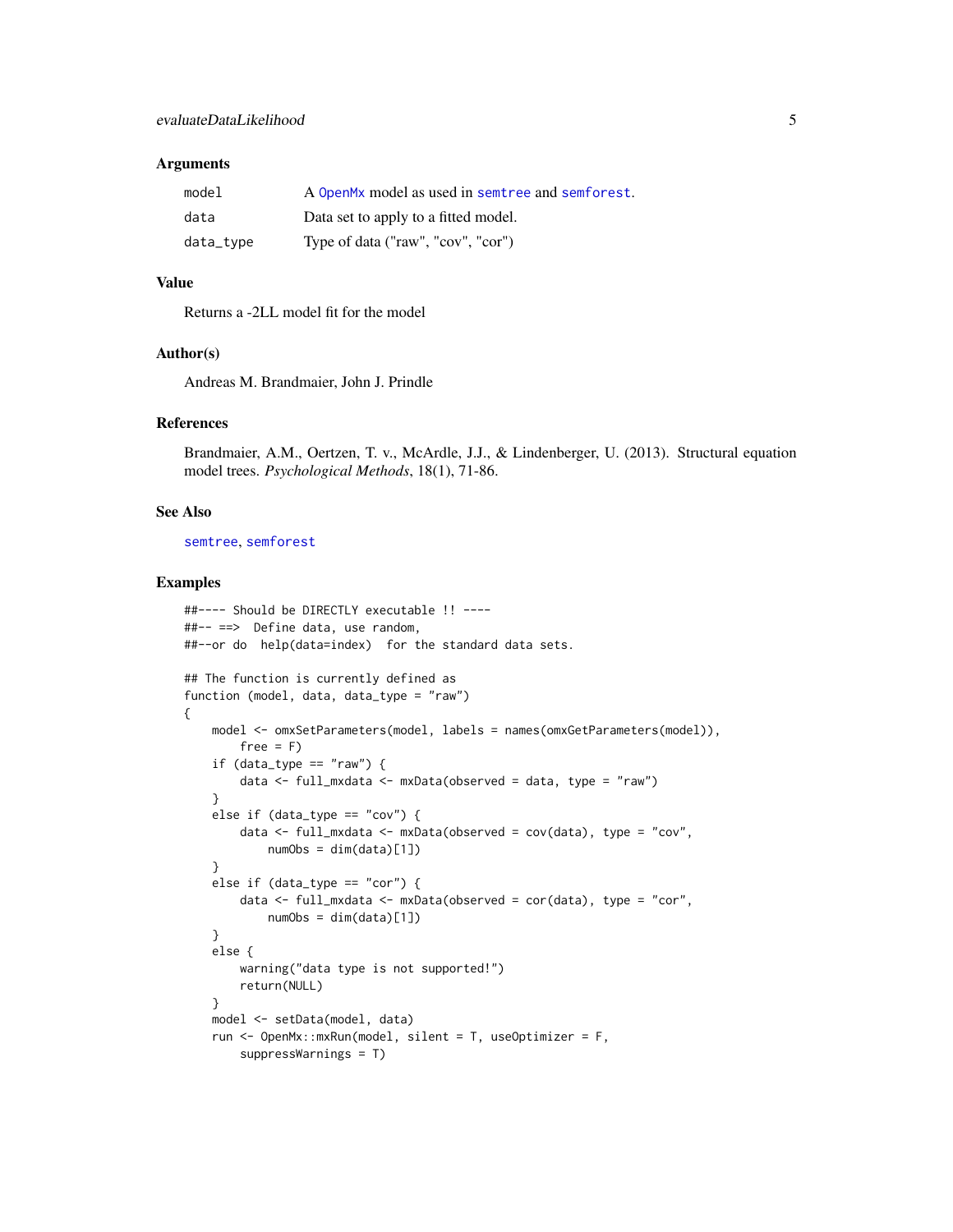```
result <- OpenMx::mxEval(objective, run)
 return(result)
}
```
<span id="page-5-1"></span>evaluateTree *Evaluate Tree -2LL*

## Description

A helper function to evaluate the -2LL of leaf (terminal) nodes for a dataset. When given a [semtree](#page-17-1) and a unique dataset, the model estimates -2LL for the tree parameters and data subsets that fit the tree branching criteria.

## Usage

```
evaluateTree(tree, test_set, data_type = "raw", leaf_ids = NULL)
```
## Arguments

| tree      | A fitted semtree object                                                                                                                   |
|-----------|-------------------------------------------------------------------------------------------------------------------------------------------|
| test_set  | Dataset to fit to a fitted semtree object                                                                                                 |
| data_type | type of data ("raw", "cov", "cor")                                                                                                        |
| leaf_ids  | Identifies which nodes are leaf nodes. Default is NULL, which checks model<br>for leaf nodes and fills this information in automatically. |

## Value

A list with two elements:

| deviance   | Combined -2LL for leaf node models of the tree.          |
|------------|----------------------------------------------------------|
| num models | Number of leaf nodes used for the deviance calculations. |

#### Author(s)

Andreas M. Brandmaier, John J. Prindle

#### References

Brandmaier, A.M., Oertzen, T. v., McArdle, J.J., & Lindenberger, U. (2013). Structural equation model trees. *Psychological Methods*, 18(1), 71-86.

## See Also

[evaluateDataLikelihood](#page-3-1), [semtree](#page-17-1), [semforest](#page-16-1)

<span id="page-5-0"></span>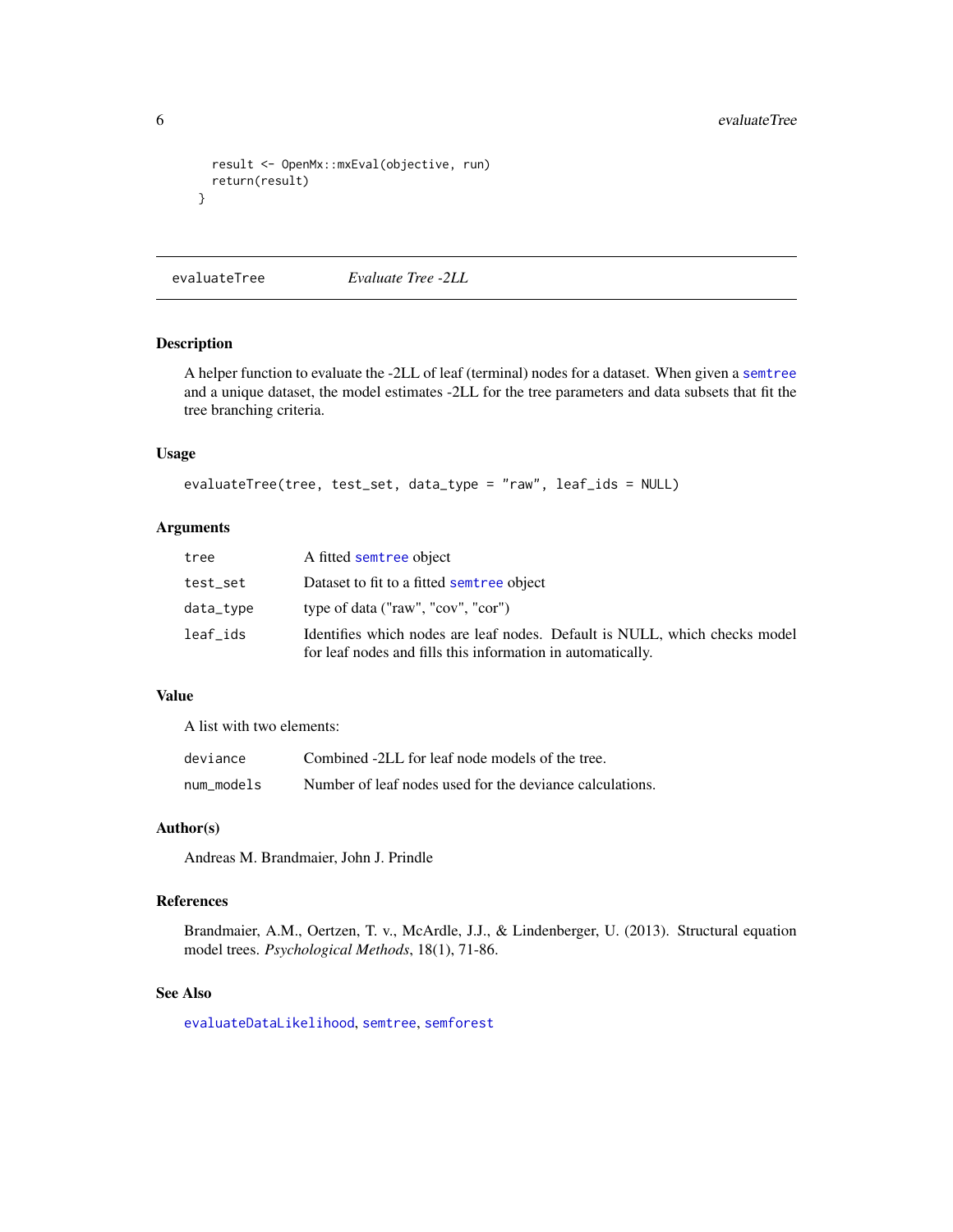<span id="page-6-0"></span>Search tool to search nodes for alternative splitting values found during the [semtree](#page-17-1) process. Given a particular node, competing split values are listed assuming they also meet the criteria for a significant splitting value as set by [semtree.control](#page-20-1).

#### Usage

findOtherSplits(node, tree)

#### Arguments

| node | A node from a semtree object.               |
|------|---------------------------------------------|
| tree | A semtree object which the node is part of. |

## Value

A data.frame() with rows corresponding to the variable names and split values for alternative splits found in the node of interest.

## Author(s)

Andreas M. Brandmaier, John J. Prindle

## References

Brandmaier, A.M., Oertzen, T. v., McArdle, J.J., & Lindenberger, U. (2013). Structural equation model trees. *Psychological Methods*, 18(1), 71-86.

getHeight *Determine Height of a Tree*

#### Description

Returns height of a SEM Tree, which equals to the length of the longest path from root to a terminal node.

#### Usage

getHeight(tree)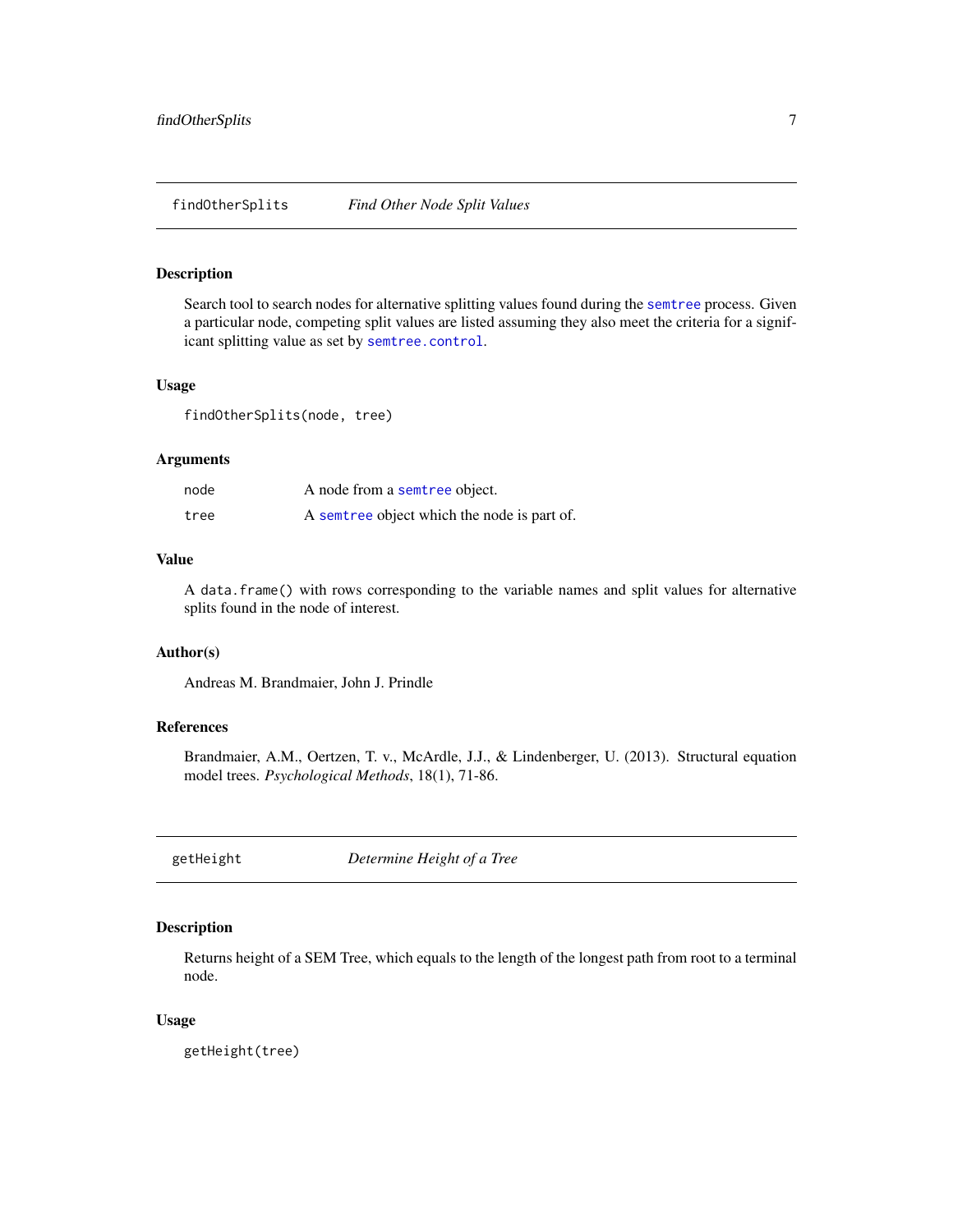## <span id="page-7-0"></span>Arguments

tree A SEM tree.

## Author(s)

Andreas M. Brandmaier, John J. Prindle

## References

Brandmaier, A.M., Oertzen, T. v., McArdle, J.J., & Lindenberger, U. (2013). Structural equation model trees. *Psychological Methods*, 18(1), 71-86.

getNodeById *Get Node By Id*

## Description

Return a node matching a given node ID

## Usage

getNodeById(tree, id)

### Arguments

| tree | A SEM Tree object.  |
|------|---------------------|
| id   | Numeric. A Node id. |

## Author(s)

Andreas M. Brandmaier, John J. Prindle

## References

Brandmaier, A.M., Oertzen, T. v., McArdle, J.J., & Lindenberger, U. (2013). Structural equation model trees. *Psychological Methods*, 18(1), 71-86.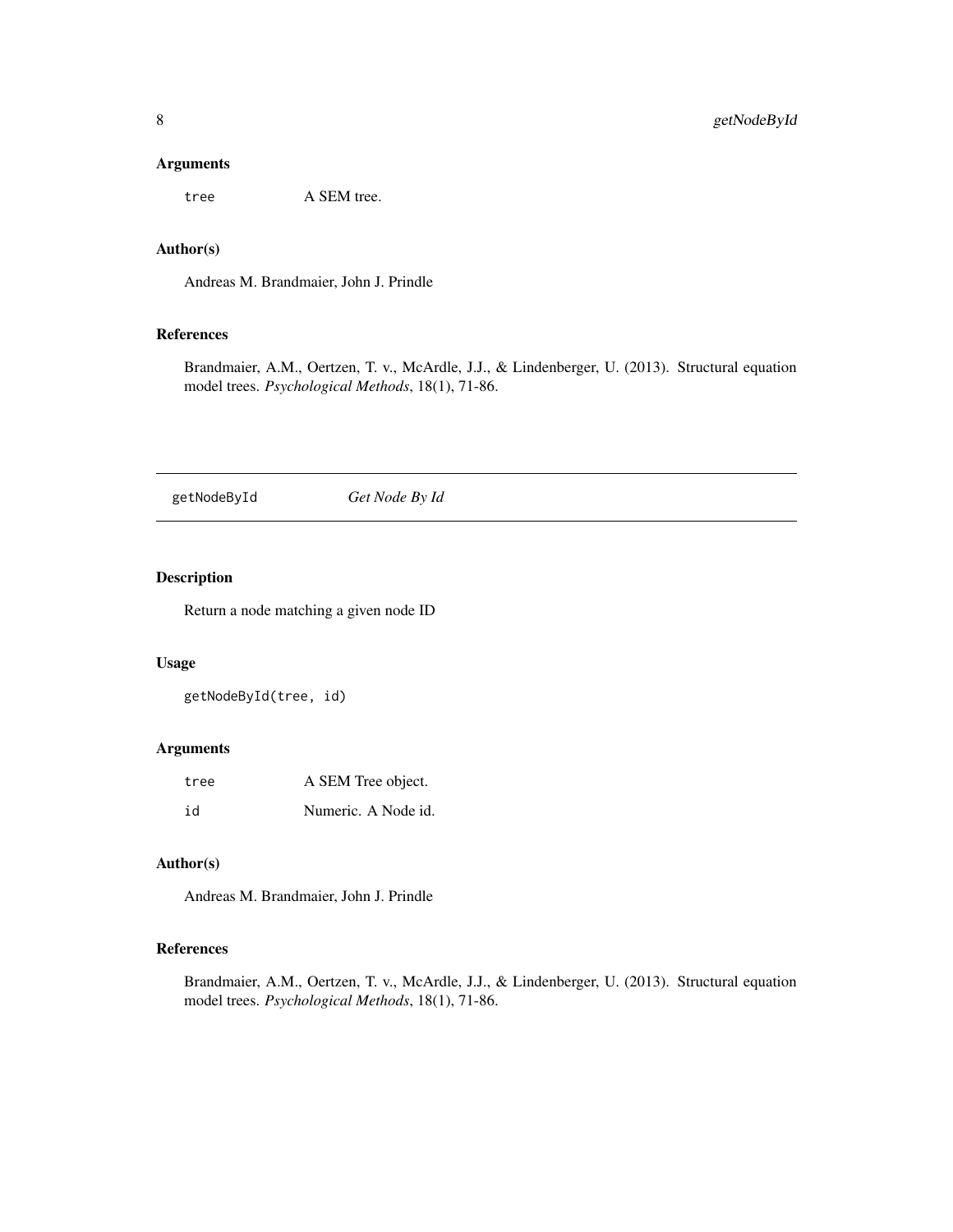<span id="page-8-0"></span>getNumNodes *Tree Size*

#### Description

Counts the number of nodes in a tree.

#### Usage

getNumNodes(tree)

#### Arguments

tree A SEM tree object.

## Author(s)

Andreas M. Brandmaier, John J. Prindle

## References

Brandmaier, A.M., Oertzen, T. v., McArdle, J.J., & Lindenberger, U. (2013). Structural equation model trees. *Psychological Methods*, 18(1), 71-86.

getTerminalNodes *Returns all leafs of a tree*

## Description

Returns all leafs (=terminal nodes) of a tree.

#### Usage

getTerminalNodes(tree)

## Arguments

tree A semtree object.

#### Author(s)

Andreas M. Brandmaier, John J. Prindle

#### References

Brandmaier, A.M., Oertzen, T. v., McArdle, J.J., & Lindenberger, U. (2013). Structural equation model trees. *Psychological Methods*, 18(1), 71-86.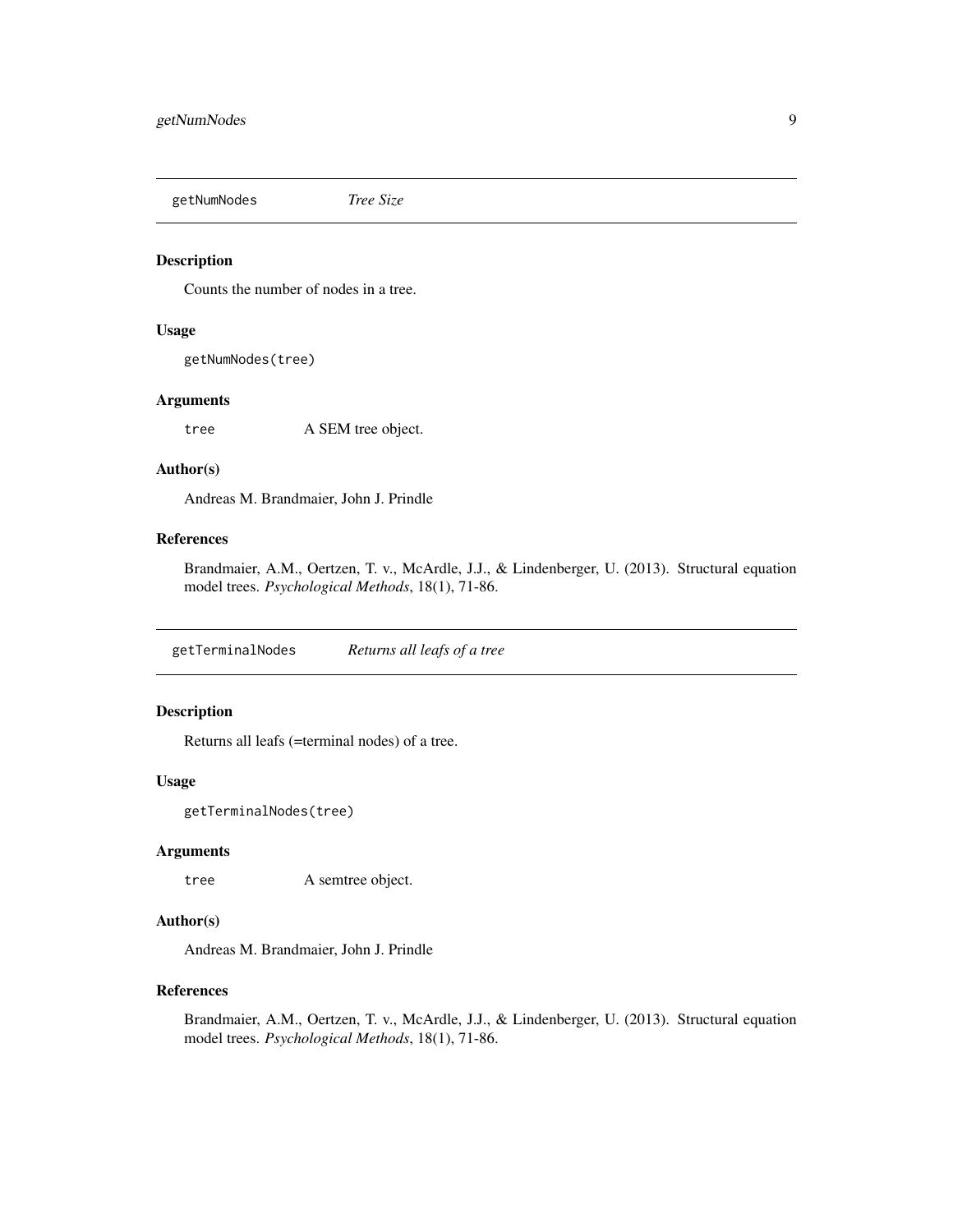<span id="page-9-0"></span>

This data set provides simple data to fit with a LGCM.

## Usage

data(lgcm)

## Format

lgcm is a matrix containing 400 rows and 8 columns of simulated data. Longitudinal observations are o1-o5. Covariates are agegroup, training, and noise.

## Author(s)

Andreas M. Brandmaier <brandmaier@mpib-berlin.mpg.de>

merge *Merge two SEM forests*

## Description

This overrides generic base::merge() to merge two forests into one.

## Usage

## S3 method for class 'semforest'  $merge(x, y, ...)$ 

## Arguments

| x                       | A SEM Forest                       |
|-------------------------|------------------------------------|
| ٧                       | A second SEM Forest                |
| $\cdot$ $\cdot$ $\cdot$ | Extra arguments. Currently unused. |

## Author(s)

Andreas M. Brandmaier, John J. Prindle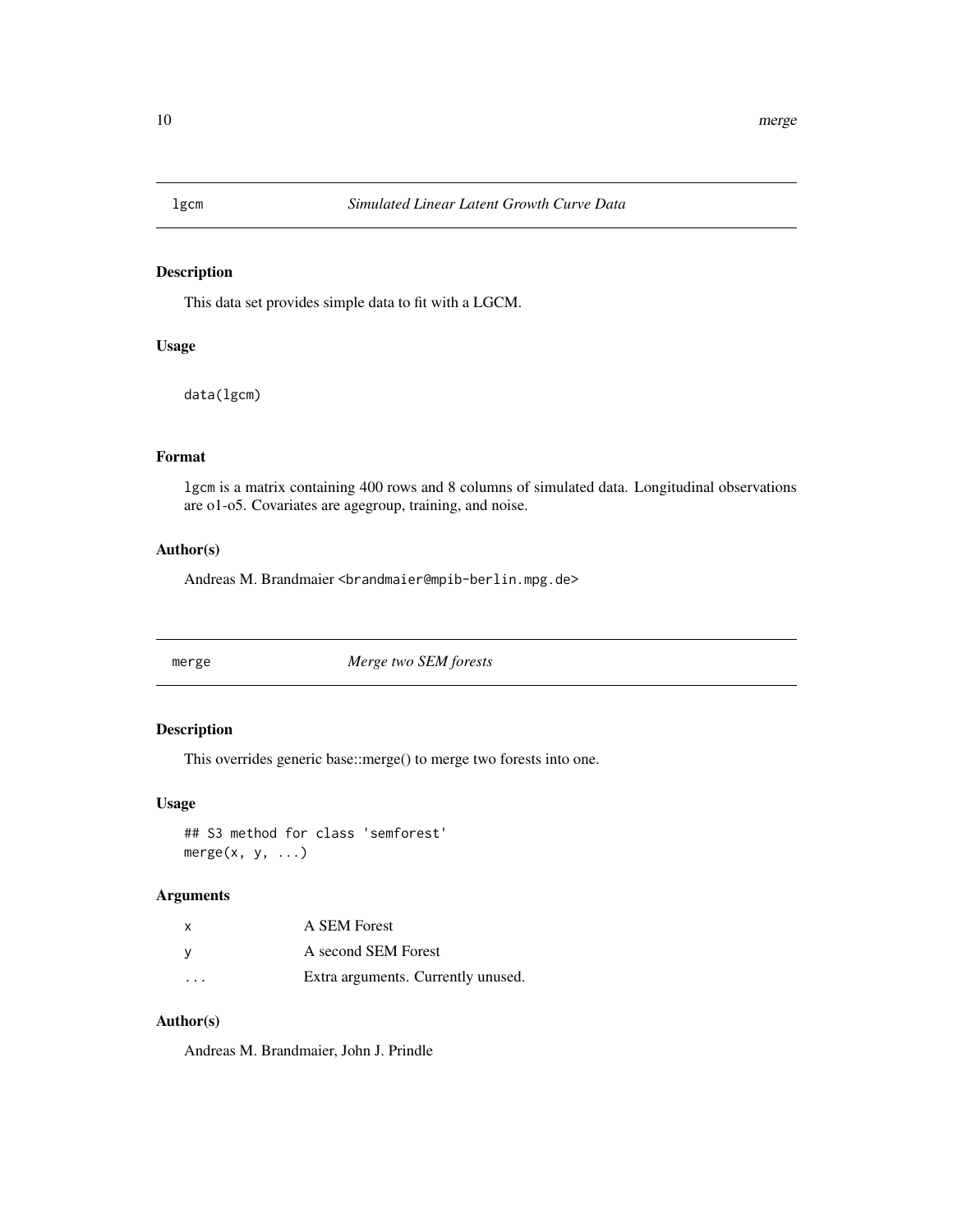## <span id="page-10-0"></span>modelEstimates 11

## References

Brandmaier, A.M., Oertzen, T. v., McArdle, J.J., & Lindenberger, U. (2013). Structural equation model trees. *Psychological Methods*, 18(1), 71-86.

## See Also

[semtree](#page-17-1)

modelEstimates *Returns all estimates of a tree*

## Description

Return model estimates of the tree.

## Usage

```
modelEstimates(tree, level = 0, ...)
```
#### Arguments

| tree  | A semtree object.   |
|-------|---------------------|
| level |                     |
|       | Optional arguments. |

## Author(s)

Andreas M. Brandmaier, John J. Prindle

## References

Brandmaier, A.M., Oertzen, T. v., McArdle, J.J., & Lindenberger, U. (2013). Structural equation model trees. *Psychological Methods*, 18(1), 71-86.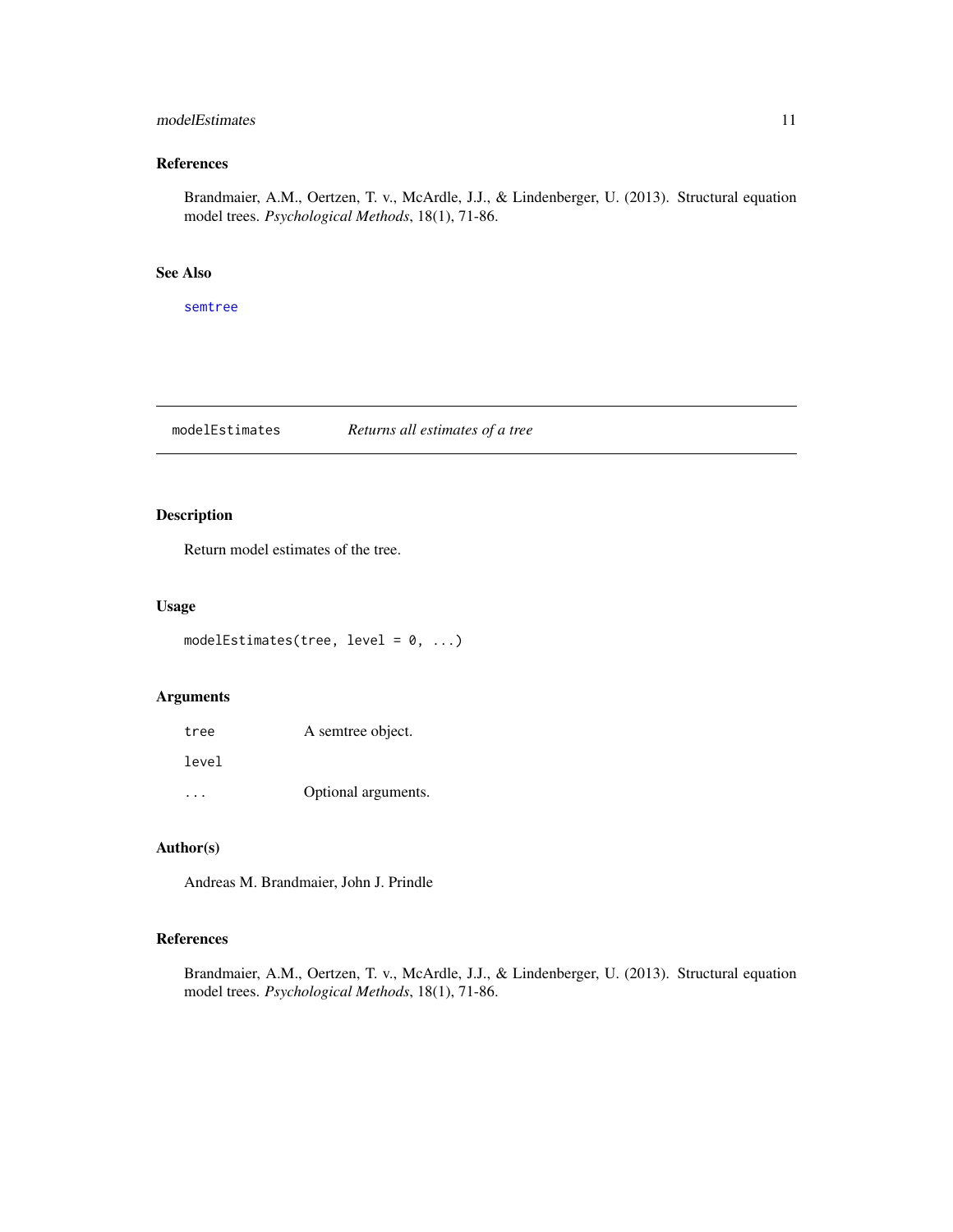<span id="page-11-0"></span>

Compute outlier score based on proximity matrix.

## Usage

outliers(prox)

## Arguments

prox A proximity matrix.

#### Author(s)

Andreas M. Brandmaier, John J. Prindle

## References

Brandmaier, A.M., Oertzen, T. v., McArdle, J.J., & Lindenberger, U. (2013). Structural equation model trees. *Psychological Methods*, 18(1), 71-86.

#### See Also

[proximity](#page-13-1)

<span id="page-11-1"></span>parameters *SEMtrees Parameter Estimates Table*

## Description

Returns a table of parameters with columns corresponding to freely estimated parameters and rows corresponding to nodes in the tree.

#### Usage

parameters(tree, leafs.only=TRUE)

| tree       | A SEM tree object obtained from semitree                                                                                             |
|------------|--------------------------------------------------------------------------------------------------------------------------------------|
| leafs.only | Default = TRUE. Only the terminal nodes (leafs) are printed. If set to FALSE,<br>all node parameters are written to the data. frame. |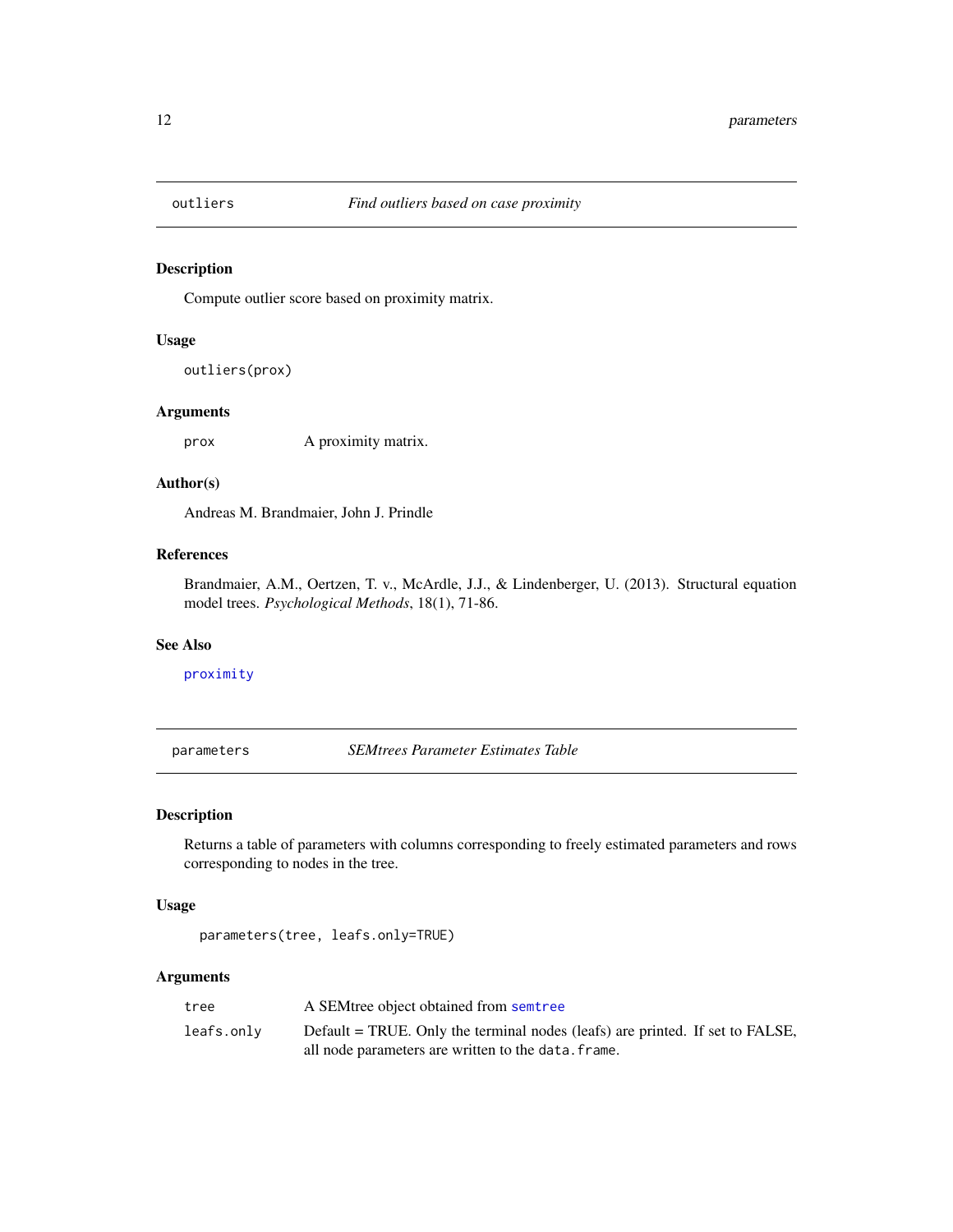## <span id="page-12-0"></span>partialDependence 13

## Details

The row names of the resulting data frame correspond to internal node ids and the column names correspond to parameters in the SEM. Standard errors of the estimates can be obtained from [parameters](#page-11-1).

## Value

Returns a data. frame with rows for parameters and columns for terminal nodes.

#### Author(s)

Andreas M. Brandmaier, John J. Prindle

## References

Brandmaier, A.M., Oertzen, T. v., McArdle, J.J., & Lindenberger, U. (2013). Structural equation model trees. *Psychological Methods*, 18(1), 71-86.

## See Also

[semtree](#page-17-1), [semtree.control](#page-20-1), [se](#page-15-1)

partialDependence *Partial Dependence Plot*

## Description

Partial dependence plot for the effect of an indepedent variable in the dataset on the dependent outcome parameter selected. Returns a partialDependence object that can be plotted via generic plot command.

#### Usage

partialDependence(forest, reference.var, reference.param, support=NULL, cluster=NULL)

| forest          | A SEM forest                                                                             |
|-----------------|------------------------------------------------------------------------------------------|
| reference.var   | Label of the (independent) reference variable for which partial dependence is<br>plotted |
| reference.param |                                                                                          |
|                 | Label of the (dependent) model parameter for which partial dependence is plot-<br>ted    |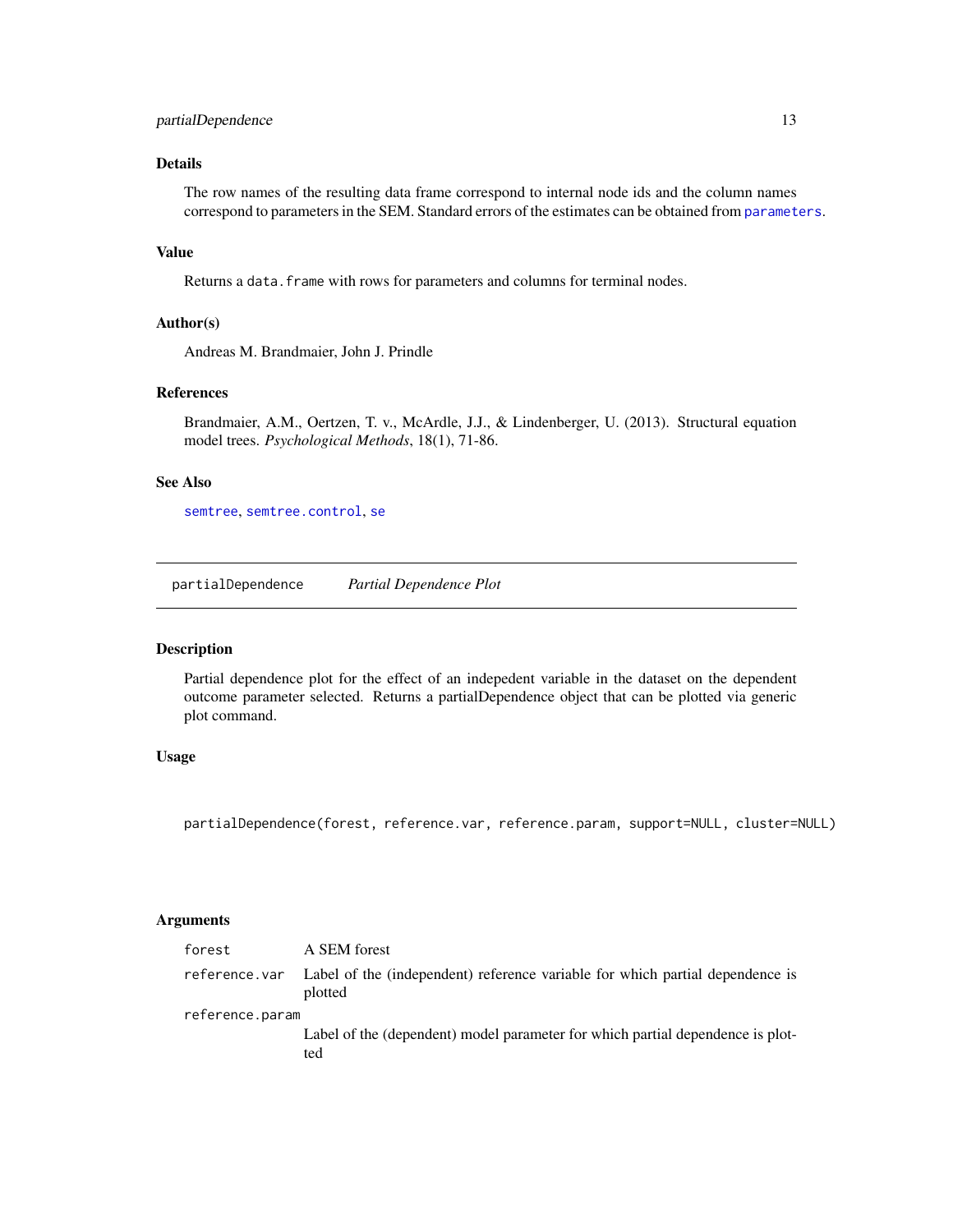<span id="page-13-0"></span>14 proximity

| support | Number of grid points for interpolating the reference var                                                              |
|---------|------------------------------------------------------------------------------------------------------------------------|
| cluster | A reference to a cluster from parallel package for parallel execution. Defaults to<br>NULL for sequential computation. |

#### Author(s)

Andreas M. Brandmaier

<span id="page-13-1"></span>

| proximity | <b>SEM Forest Case Proximity</b> |  |
|-----------|----------------------------------|--|
|-----------|----------------------------------|--|

## Description

A [semforest](#page-16-1) process to represent proportion of trees where each case are in the same leaf nodes. The values are bounded (0,1), where higher values are closer in proximity.

#### Usage

```
proximity(forest, dataset = NULL, type = 0, aggregate = T, cluster = NULL, ...)
```
## Arguments

| forest    | A semforest object.                                                                              |
|-----------|--------------------------------------------------------------------------------------------------|
| dataset   | A dataset to compute proximity values for.                                                       |
| type      | Missingness accounted for. $(0 = no, 1 = yes)$                                                   |
| aggregate | Boolean marker to compute aggregate proximity scores.                                            |
| cluster   | An object of class "cluster" representing a parallel socket cluster. See package<br>makeCluster. |
| $\cdots$  | Optional arguments.                                                                              |

#### Value

A matrix with dimensions NxN is returned. The values of each cell are bounded (0,1) and represent proportion of trees where each case are in the same leaf nodes.

#### Author(s)

Andreas M. Brandmaier, John J. Prindle

## References

Brandmaier, A.M., Oertzen, T. v., McArdle, J.J., & Lindenberger, U. (2013). Structural equation model trees. *Psychological Methods*, 18(1), 71-86.

## See Also

[semforest](#page-16-1), [semtree](#page-17-1)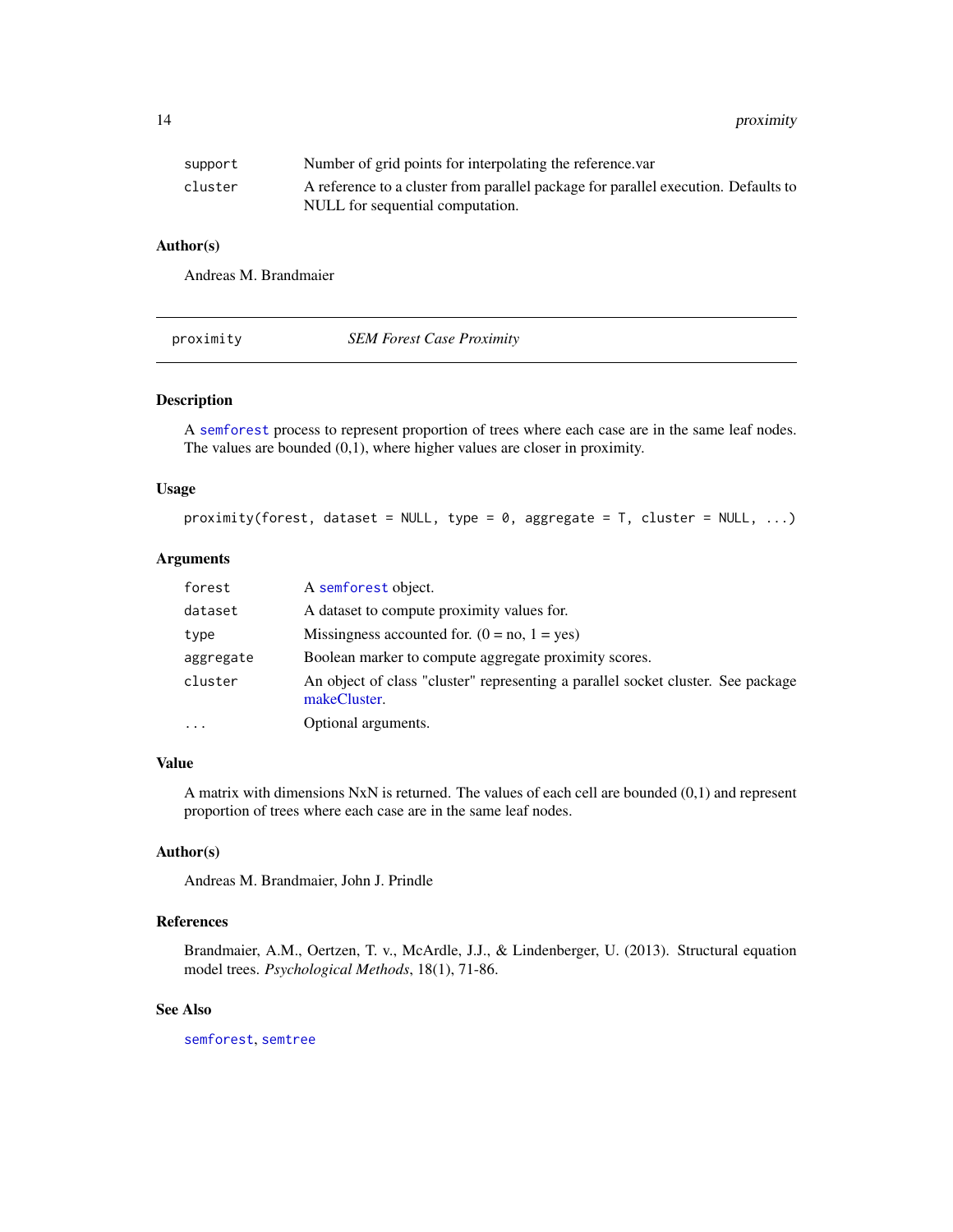<span id="page-14-1"></span><span id="page-14-0"></span>

Returns a new tree with a maximum depth selected by the user. can be used in conjunction with plot commands to view various pruning levels.

#### Usage

prune(object, ...)

## Arguments

| object                  | A semble or semforest object.                                                                                        |
|-------------------------|----------------------------------------------------------------------------------------------------------------------|
| $\cdot$ $\cdot$ $\cdot$ | Optional parameters, such as max, depth the maximum depth of each tree, or<br>also num. trees when pruning a forest. |

## Details

The returned tree is only modified by the number of levels for the tree. This function does not reevaluate the data, but provides alternatives to reduce tree complexity. If the user would like to alter the tree by increasing depth, then max.depth option must be adjusted in the [semtree.control](#page-20-1) object (provided further splits are able to be computed).

#### Value

Returns a [semtree](#page-17-1) object.

#### Author(s)

Andreas M. Brandmaier, John J. Prindle

#### References

Brandmaier, A.M., Oertzen, T. v., McArdle, J.J., & Lindenberger, U. (2013). Structural equation model trees. *Psychological Methods*, 18(1), 71-86.

### See Also

[semtree](#page-17-1), [semtree.control](#page-20-1)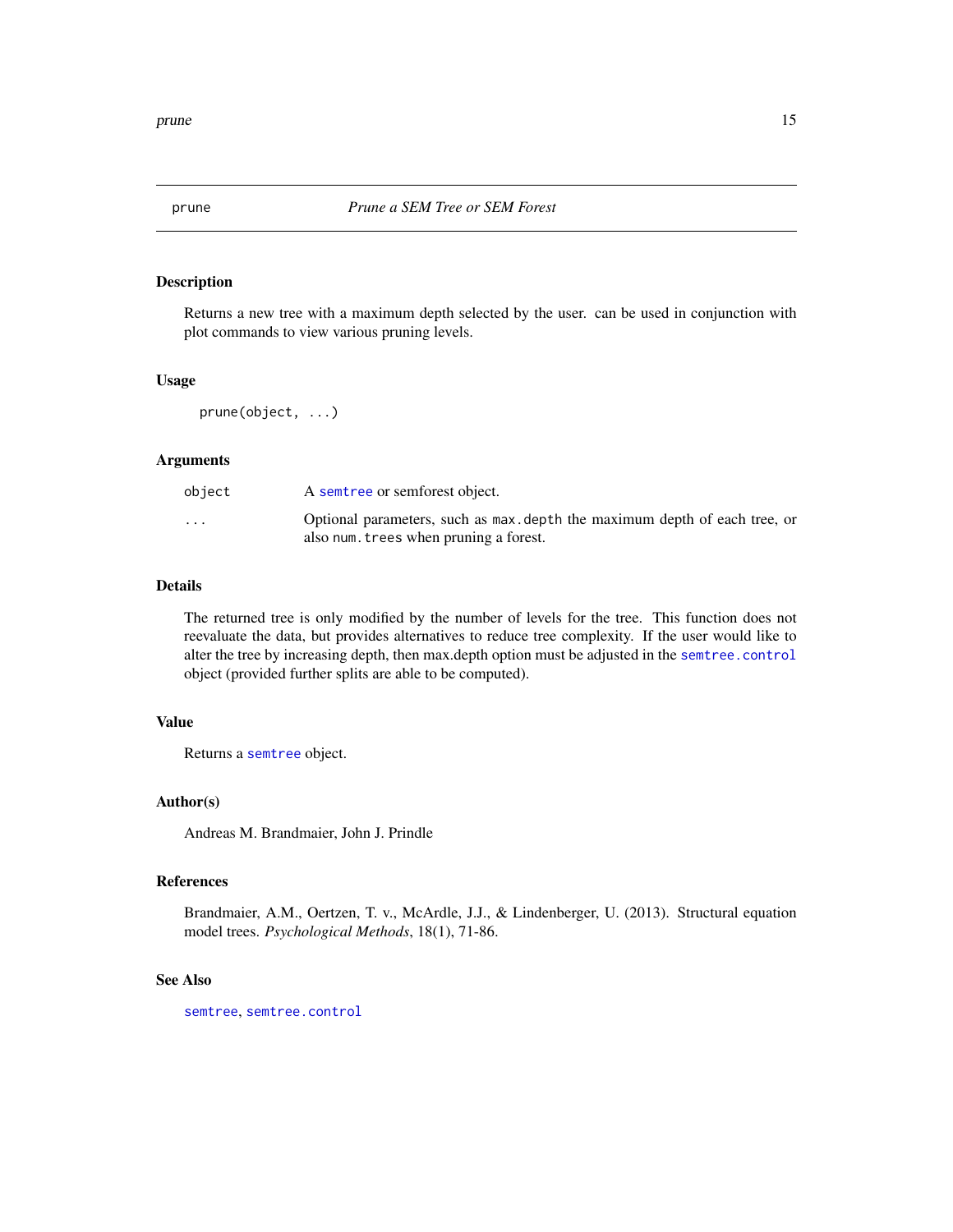<span id="page-15-1"></span><span id="page-15-0"></span>

Returns a table of standard errors with columns corresponding to freely estimated standard errors and rows corresponding to nodes in the tree.

## Usage

se(tree, leafs.only=TRUE)

## Arguments

| tree       | A SEM tree object obtained from semitree                                                                                                  |
|------------|-------------------------------------------------------------------------------------------------------------------------------------------|
| leafs.only | Default = TRUE. Only the terminal nodes (leafs) are printed. If set to FALSE,<br>all node standard errors are written to the data. frame. |

## Details

The row names of the resulting data frame correspond to internal node ids and the column names correspond to standard errors in the SEM. Parameter estimates can be obtained from [parameters](#page-11-1).

#### Value

Returns a data. frame with rows for parameters and columns for terminal nodes.

## Author(s)

Andreas M. Brandmaier, John J. Prindle

#### References

Brandmaier, A.M., Oertzen, T. v., McArdle, J.J., & Lindenberger, U. (2013). Structural equation model trees. *Psychological Methods*, 18(1), 71-86.

#### See Also

[semtree](#page-17-1), [semtree.control](#page-20-1), [parameters](#page-11-1)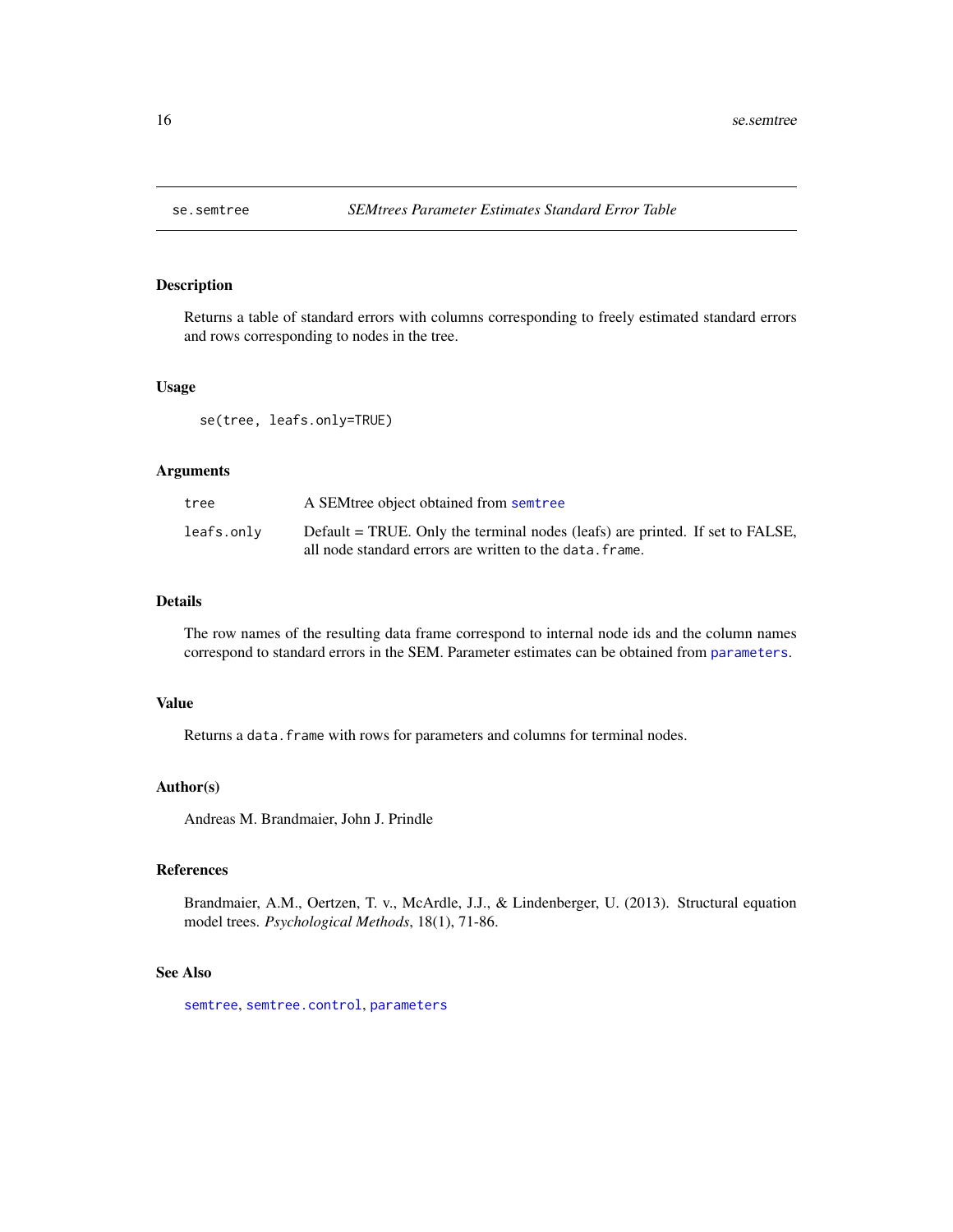<span id="page-16-1"></span><span id="page-16-0"></span>

Grows a SEM Forest from a template model and a dataset. This may take some time.

## Usage

```
semforest(model, data, control = NULL, predictors = NULL,
                constraints = NULL, cluster=NULL, ...)
```
## Arguments

| model       | A template SEM. Same as in semtree.                                                              |
|-------------|--------------------------------------------------------------------------------------------------|
| data        | A dataframe to create a forest from. Same as in semtree.                                         |
| control     | A semforest control object to set forest parameters.                                             |
| predictors  | An optional list of covariates. See semtree code example.                                        |
| constraints | An optional list of covariates. See semtree code example.                                        |
| cluster     | An object of class "cluster" representing a parallel socket cluster. See package<br>makeCluster. |
| $\ddots$    | Optional parameters.                                                                             |

## Value

A semforest object.

#### Author(s)

Andreas M. Brandmaier, John J. Prindle

#### References

Brandmaier, A.M., Prindle, J. J., McArdle, J. J., & Lindenberger, U. (2016). Theory-guided exploration with structural equation model forests. *Psychological Methods*, 21(4), 566–582.

Brandmaier, A.M., Oertzen, T. v., McArdle, J.J., & Lindenberger, U. (2013). Structural equation model trees. *Psychological Methods*, 18(1), 71–86.

#### See Also

[semtree](#page-17-1)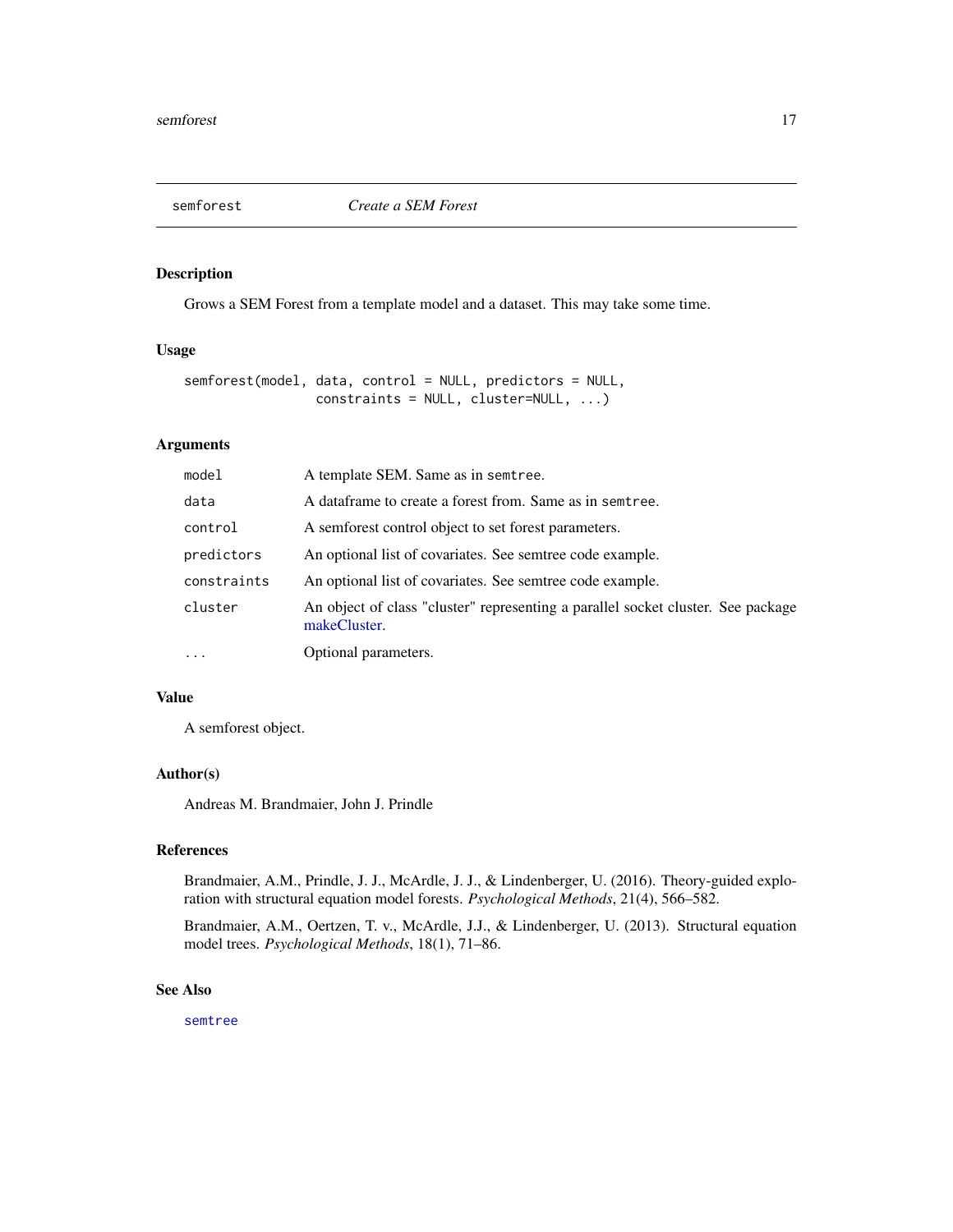<span id="page-17-0"></span>semforest.control *SEM Forest Control Object*

#### **Description**

A SEM Forest control object to tune parameters of the forest learning algorithm.

#### Usage

```
semforest.control(num.trees = 5, sampling = "subsample", control = NA, mtry = 2)
```
#### Arguments

| num.trees | Number of trees.                                         |
|-----------|----------------------------------------------------------|
| sampling  | Sampling procedure. Can be subsample or bootstrap.       |
| control   | A SEM Tree control object. Will be generated by default. |
| mtry      | Number of subsampled covariates at each node.            |

#### Author(s)

Andreas M. Brandmaier, John J. Prindle

#### References

Brandmaier, A.M., Oertzen, T. v., McArdle, J.J., & Lindenberger, U. (2013). Structural equation model trees. *Psychological Methods*, 18(1), 71-86.

<span id="page-17-1"></span>semtree *SEM Tree: Recursive Partitioning for Structural Equation Models*

#### <span id="page-17-2"></span>Description

Structural equation model (SEM) trees are a combination of SEM and decision trees (also known as classification and regression trees or recursive partitioning). SEM trees hierarchically split empirical data into homogeneous groups sharing similar data patterns with respect to a SEM by recursively selecting optimal predictors of these differences from a potentially large set of predictors.

Calling semtree with an [OpenMx](#page-0-0) or [lavaan](#page-0-0) model creates a tree that recursively partitions a dataset such that the partitions maximally differ with respect to the model-predicted distributions. Each resulting subgroup (represented as a leaf in the tree) is represented by a SEM with a distinct set of parameter estimates.

Predictors (yet unmodeled variables) can take on any form for the splitting algorithm to function (categorical, ordered categories, continuous). Care must be taken in choosing how many predictors to include in analyses because as the number of categories grows for unordered categorical variables, the number of multigroup comparisons increases exponentially for unordered categories.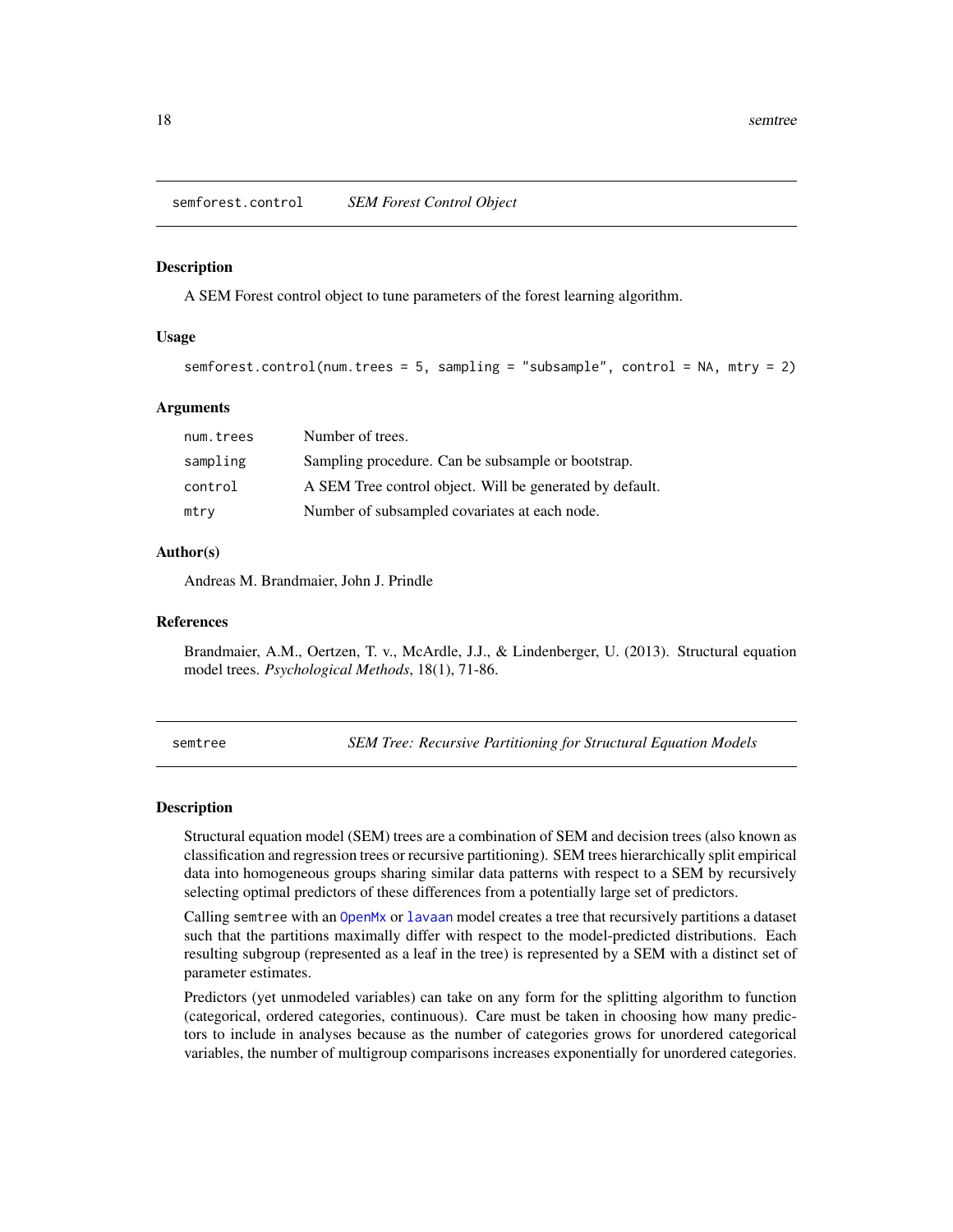#### <span id="page-18-0"></span>semtree the contract of the set of the set of the set of the set of the set of the set of the set of the set of the set of the set of the set of the set of the set of the set of the set of the set of the set of the set of

Currently available evaluation methods for assessing partitions:

1. "naive" selection method compares all possible split values to one another over all predictors included in the dataset.

2. "fair" selection uses a two step procedure for analyzing split values on predictors at each node of the tree. The first phase uses half of the sample to examine the model improvement for each split value on each predictor, and retains the the value that presents the largest improvement for each predictor. The second phase then evaluates these best split points for each predictor on the second half of the sample. The best improvement for the c splits tested on c predictors is selected for the node and the dataset is split from this node for further testing.

3. "fair3" is a a variant of the previous method with an additional phase. The first two phases are done as described above. Then in the third phase, the complete sample is recombined and used to evaluate the best split point on

4. "crossvalidation" recursion method uses the "folds" option in [semtree.control](#page-20-1) to partition the data into a specified number of subsamples (default = 5). to change this setting use semtree.control(folds=n) to change the number of folds to value n.

#### Usage

```
semtree(model, data = NULL, control = NULL, constraints =
              NULL, predictors = NULL, ...)
```
#### Arguments

| model       | A template model specification from OpenMx using the mxModel function (or a<br>lavaan model using the lavaan function with option fit=FALSE). Model must<br>be syntactically correct within the framework chosen, and converge to a solution.                                                                                                                                                    |
|-------------|--------------------------------------------------------------------------------------------------------------------------------------------------------------------------------------------------------------------------------------------------------------------------------------------------------------------------------------------------------------------------------------------------|
| data        | Data.frame used in the model creation using mxModel or lavaan are input here.<br>Order of modeled variables and predictors is not important when providing a<br>dataset to semtree.                                                                                                                                                                                                              |
| control     | semtree model specifications from semtree.control are input here. Any<br>changes from the default setting can be specified here.                                                                                                                                                                                                                                                                 |
| constraints | A semtree constraints object setting model parameters as constrained from<br>the beginning of the semtree computation. This includes options to globally or<br>locally set equality constraints and to specify focus parameters (i.e., parameter<br>subsets that exclusively go into the function evaluating splits). Also, options for<br>measurement invariance testing in trees are included. |
| predictors  | A vector of variable names matching variable names in dataset. If NULL (de-<br>fault) all variables that are in dataset and not part of the model are potential<br>predictors. Optional function input to select a subset of the unmodeled variables<br>to use as predictors in the semtree function.                                                                                            |
| $\cdots$    | Optional arguments passed to the tree growing function.                                                                                                                                                                                                                                                                                                                                          |

#### Details

All other parameters controlling the tree growing process are available through a separate [semtree.control](#page-20-1) object.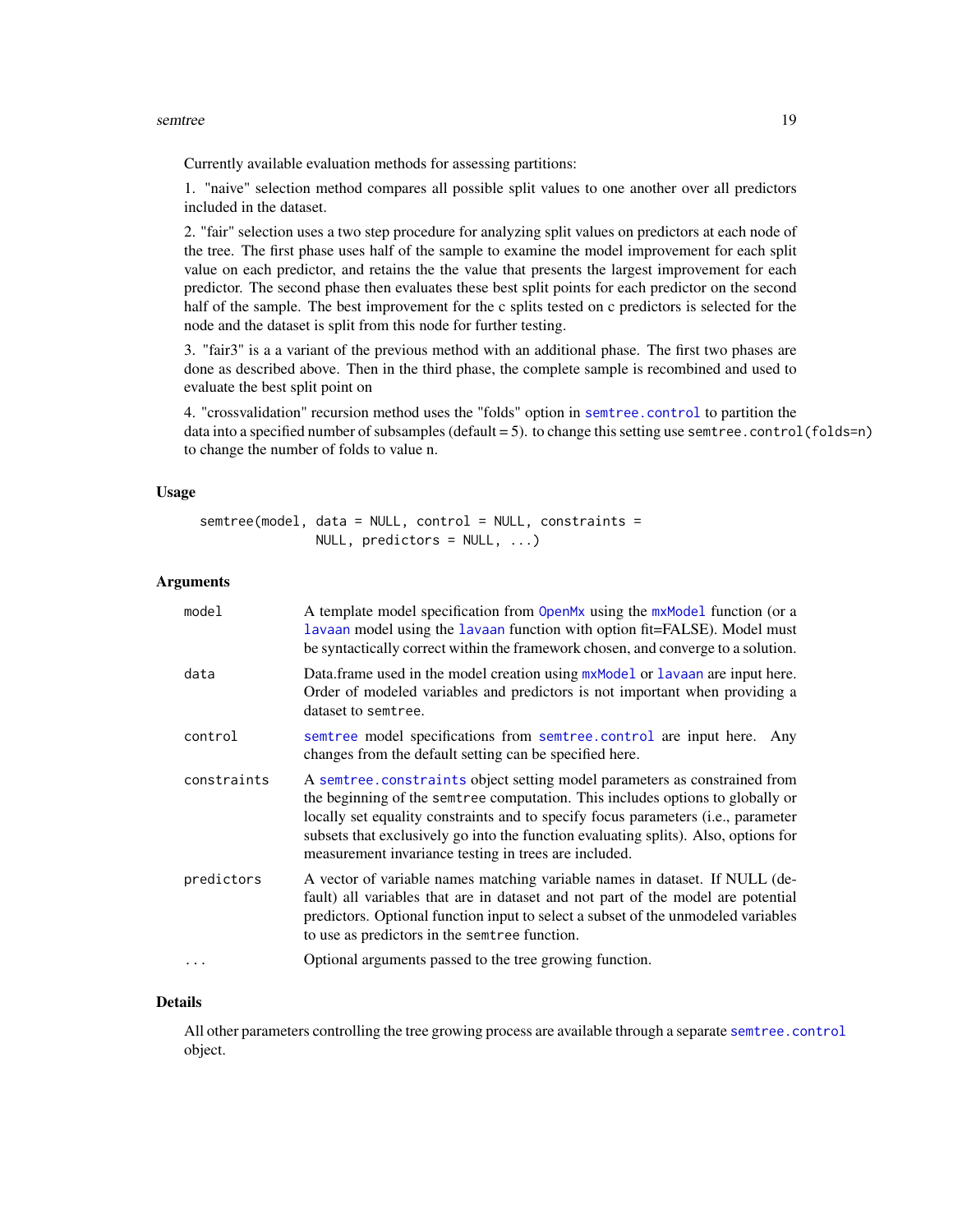## <span id="page-19-0"></span>Value

A semtree object is created which can be examined with summary, plot, and print.

#### Author(s)

Andreas M. Brandmaier, John J. Prindle

## References

Brandmaier, A.M., Oertzen, T. v., McArdle, J.J., & Lindenberger, U. (2013). Structural equation model trees. *Psychological Methods*, 18(1), 71-86.

## See Also

[semtree.control](#page-20-1), [summary.semtree](#page-17-2), [parameters](#page-11-1), [se](#page-15-1), [prune.semtree](#page-14-1), [subtree](#page-22-1), [OpenMx](#page-0-0), [lavaan](#page-0-0)

<span id="page-19-1"></span>semtree.constraints *SEM Tree Constraints Object*

## Description

A SEM Tree constraints object holds information regarding specifics on how the tree is grown (similar to the control object). The SEM tree control object holds all information that is independent of a specific model whereas the constraints object holds information that is specific to a certain model (e.g., specifies differential treatment of certain parameters, e.g., by holding them constant across the forest).

#### Usage

```
semtree.constraints(local.invariance=NULL, global.invariance=NULL, focus.parameters=NULL)
```
#### Arguments

local.invariance

Vector of parameter names that are locally equal, that is, they are assumed to be equal when assessing a local split but allowed to differ subsequently.

#### global.invariance

Vector of parameter names that are globally equal, that is, estimated only once and then fixed in the tree.

#### focus.parameters

Vector of parameter names that exclusively are evaluated for between-group differences when assessing split candidates. If NULL all parameters add to the difference.

#### Author(s)

Andreas M. Brandmaier, John J. Prindle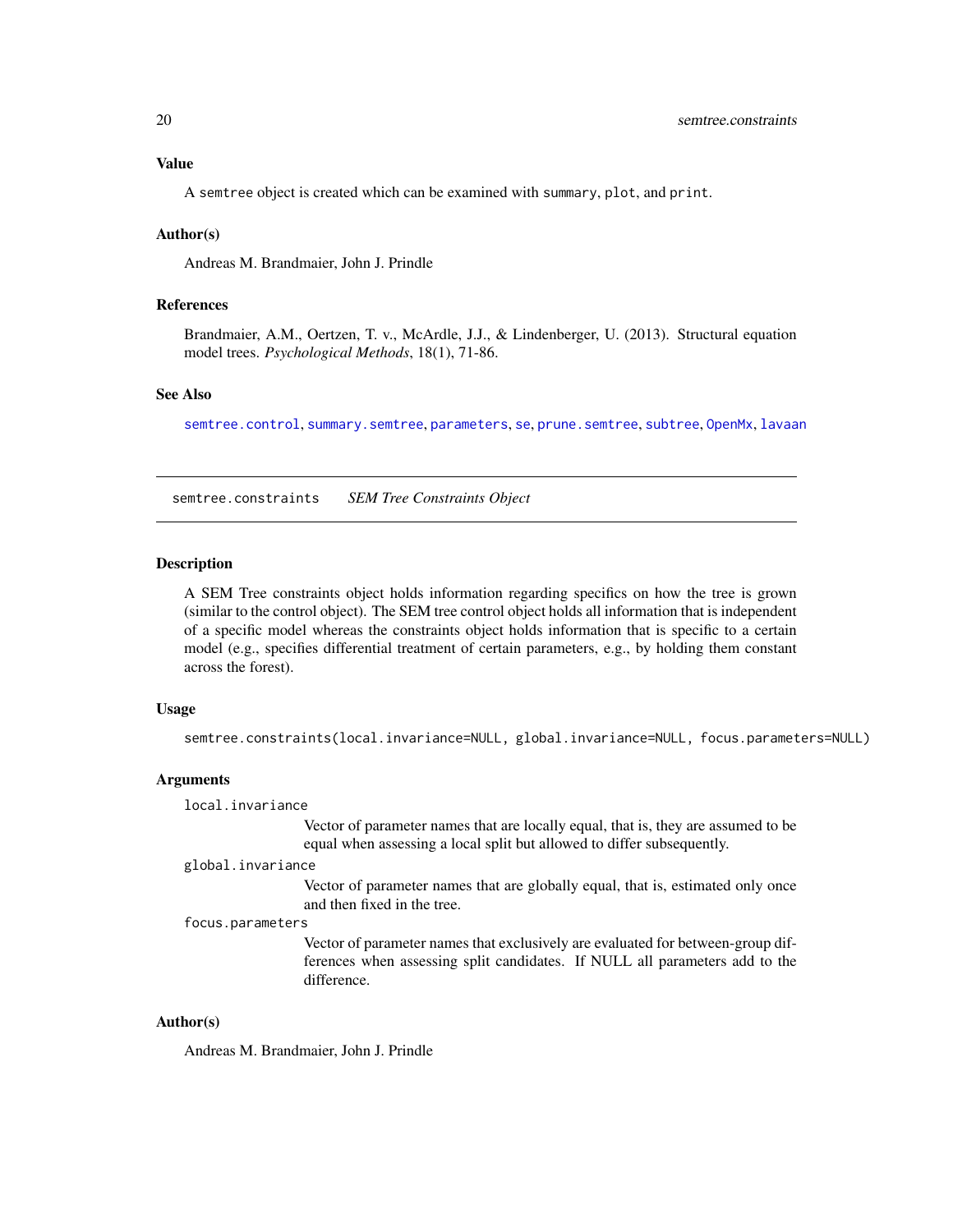#### <span id="page-20-0"></span>semtree.control 21

#### References

Brandmaier, A.M., Oertzen, T. v., McArdle, J.J., & Lindenberger, U. (2013). Structural equation model trees. *Psychological Methods*, 18(1), 71-86.

#### See Also

[semtree](#page-17-1)

<span id="page-20-1"></span>semtree.control *SEM Tree Control Object*

#### Description

A semtree.control object contains parameters that determine the tree growing process. These parameters include choices of different split candidate selection procedures and hyperparameters of those. Calling the constructor without parameters creates a default control object. A number of tree growing methods are included in with this package: 1. "naive" splitting takes the best split value of all possible splits on each covariate. 2. "fair" selection is so called because it tests all splits on half of the data, then tests the best split value for each covariate on the other half of the data. The equal footing of each covariate in this two phase test removes bias from testing variables with many possible splits compared to those with few. 3. "fair3" does the phases described above, with an additional step of retesting all of the split values on the best covariate found in the second phase. Variations in the sample from subsetting are removed and bias in split selection further reduced. 4. "crossvalidation" partitions the data for maximizing splits on each variable, then comparing maximum splits across each variable on the rest of the data.

#### Usage

```
semtree.control(method="naive", min.N = 20, max.depth=NA, alpha=.05,
alpha.invariance=NA, folds=5, exclude.heywood=TRUE, progress.bar=TRUE,
verbose=FALSE, bonferroni=FALSE, use.all=FALSE, seed = NA,
custom.stopping.rule=NA, mtry=NA, report.level=0, exclude.code=NA )
```

| method           | Default: "naive". One out of c("fair", "fair3", "naive", "cv") for either an<br>unbiased two-step selection algorithm, three-step fair algorithm, a naive take-<br>the-best, or a cross-validation scheme. |  |
|------------------|------------------------------------------------------------------------------------------------------------------------------------------------------------------------------------------------------------|--|
| min.N            | Default: 10. Minimum sample size per a node, used to determine whether to<br>continue splitting a tree or establish a terminal node.                                                                       |  |
| max.depth        | Default: NA. Maximum levels per a branch. Parameter for limiting tree growth.                                                                                                                              |  |
| alpha            | Default: 0.05. Significance level for splitting at a given node.                                                                                                                                           |  |
| alpha.invariance |                                                                                                                                                                                                            |  |
|                  | Default: NA. Significance level for invariance tests. If NA, the value of alpha is<br>used.                                                                                                                |  |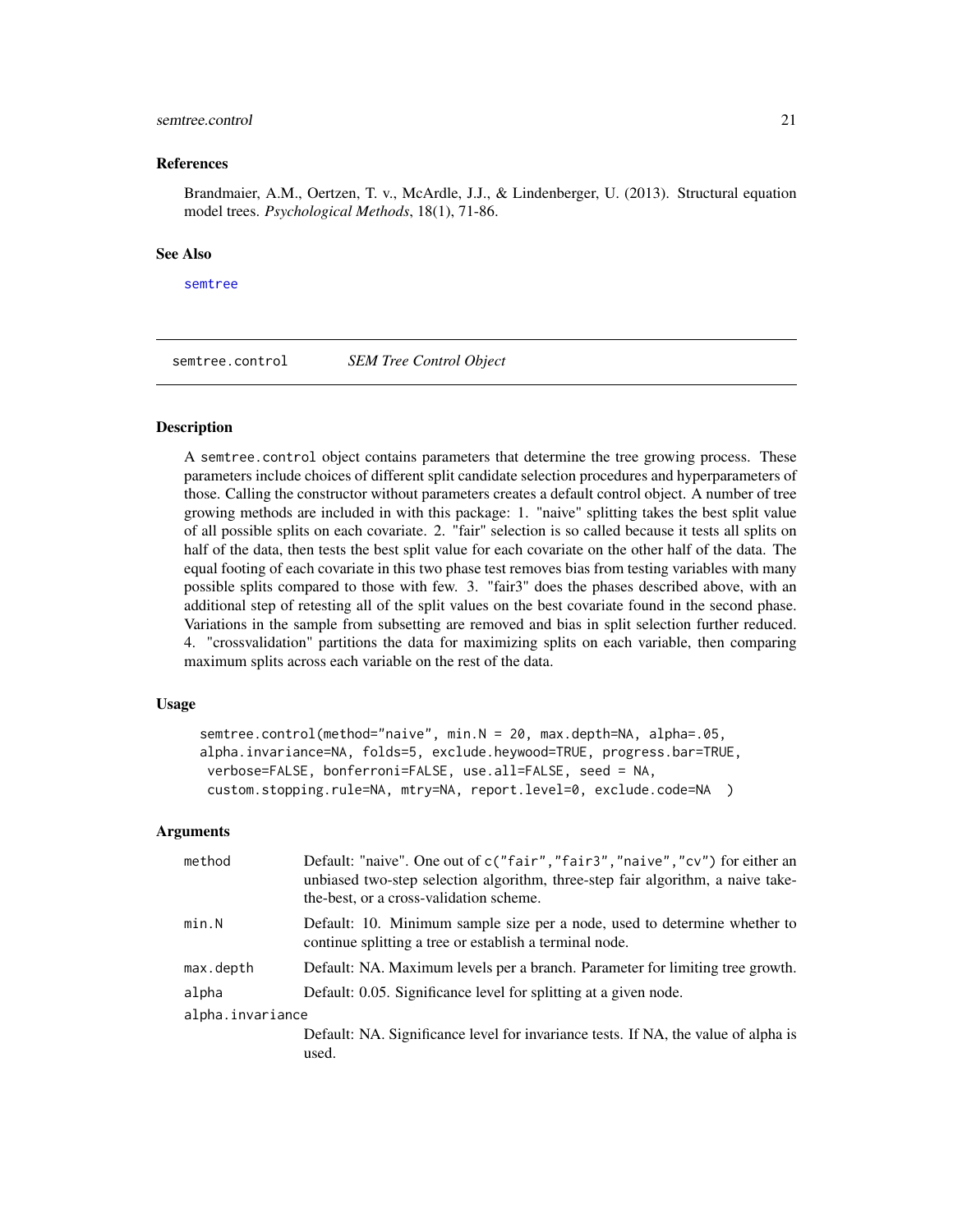| folds<br>exclude.heywood | Default: 5. Defines the number of folds for the "cv" method.                                                                                                                               |
|--------------------------|--------------------------------------------------------------------------------------------------------------------------------------------------------------------------------------------|
|                          | Default: TRUE. Reports whether there is an identification problem in the co-<br>variance structure of an SEM tested.                                                                       |
| progress.bar             | Default: NA. Option to disable the progress bar for tree growth.                                                                                                                           |
| verbose                  | Default: FALSE. Option to turn on or off <i>all</i> model messages during tree growth.                                                                                                     |
| bonferroni               | Default: FALSE. Correct for multiple tests with Bonferroni type correction.                                                                                                                |
| seed                     | Default: NA. Set a random number seed for repeating random fold generation<br>in tree analysis.                                                                                            |
| custom.stopping.rule     |                                                                                                                                                                                            |
|                          | Default: NA. Otherwise, this can be a boolean function with a custom stopping<br>rule for tree growing.                                                                                    |
| exclude.code             | Default: NA. NPSOL error code for exclusion from model fit evaluations when<br>finding best split. Default: Models with errors during fitting are retained.                                |
| mtry                     | Default: NA. Number of sample columns to use in SEMforest analysis.                                                                                                                        |
| report.level             | Default: 0. Values up to 99 can be used to increase the number of onscreen<br>reports for semtree analysis.                                                                                |
| use.all                  | Treatment of missing variables. By default, missing values stay in a decision<br>node. If TRUE, cases are distributed according to a maximum likelihood prin-<br>ciple to the child nodes. |

## Value

A control object containing a list of the above parameters.

## Author(s)

Andreas M. Brandmaier, John J. Prindle

## References

Brandmaier, A.M., Oertzen, T. v., McArdle, J.J., & Lindenberger, U. (2013). Structural equation model trees. *Psychological Methods*, 18(1), 71-86.

#### See Also

#### [semtree](#page-17-1)

## Examples

# create a control object with an alpha level of 1% my.control <- semtree.control(alpha=0.01)

# set the minimum number of cases per node to ten my.control\$min.N <- 10

# print contents of the control object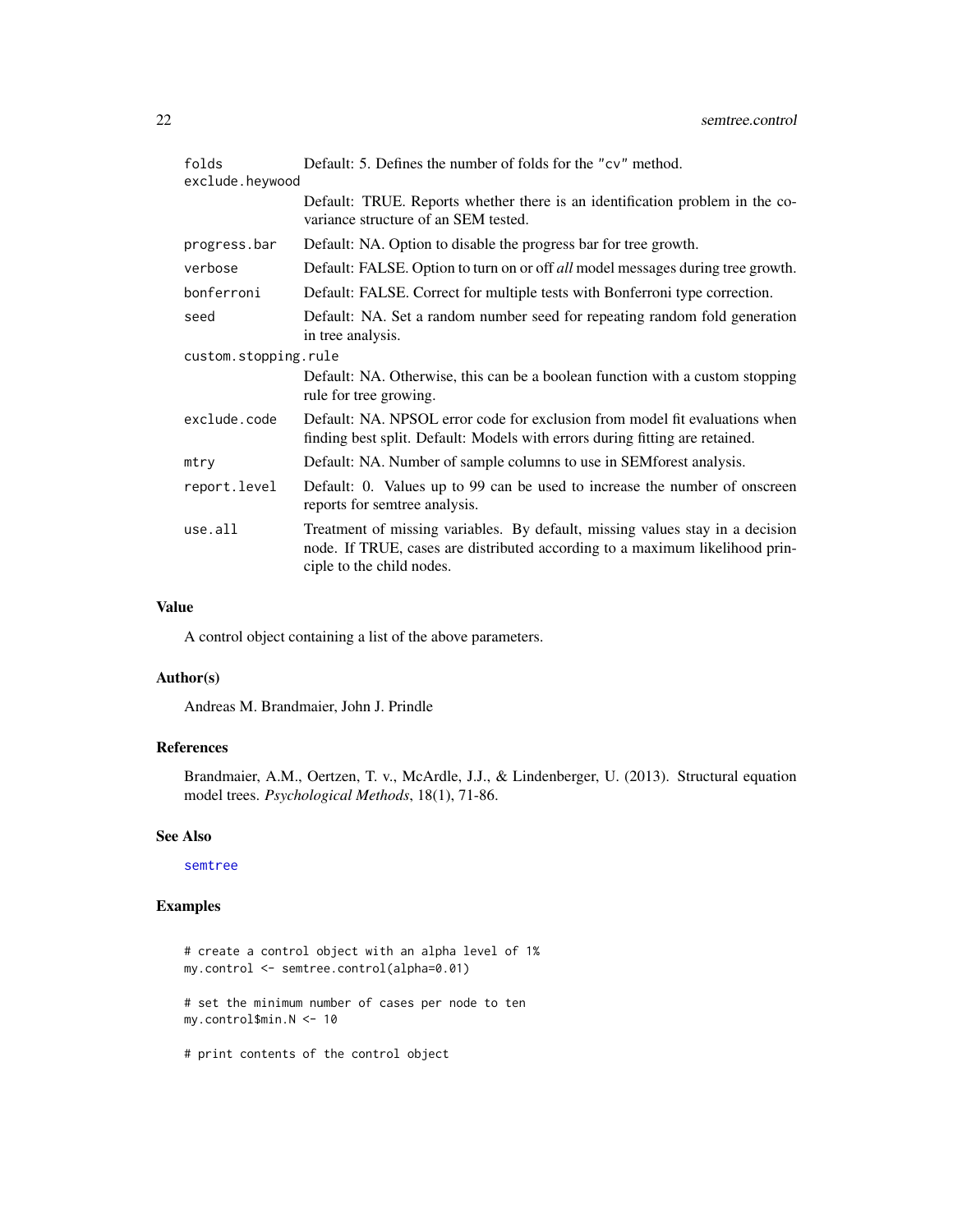#### <span id="page-22-0"></span>subforest 23

print(my.control)

## subforest *Creates subsets of trees from forests*

#### Description

Creates subsets of a forest. This can be used to subset a number of trees, e.g. from:(from+num), or to remove all null (type="nonnull") trees that were due to errors, or to randomly select a sub forest (type=random).

## Usage

```
subforest(forest, num = NULL, type = "nonnull", from = 1)
```
#### Arguments

| forest | A SEM Forest object.                                                                                                                      |
|--------|-------------------------------------------------------------------------------------------------------------------------------------------|
| num    | Number of trees to select.                                                                                                                |
| type   | Either 'random' or 'nonnull' or NULL. First selects a random subset, second<br>selects all non-null trees, third allows subsetting trees. |
| from   | Starting index if type=NULL.                                                                                                              |

## Author(s)

Andreas M. Brandmaier, John J. Prindle

## References

Brandmaier, A.M., Oertzen, T. v., McArdle, J.J., & Lindenberger, U. (2013). Structural equation model trees. *Psychological Methods*, 18(1), 71-86.

<span id="page-22-1"></span>

| subtree |
|---------|
|---------|

 $SEM$ *tree Partitioning Tool* 

## Description

The subtree function returns a tree from a selected node of the [semtree](#page-17-1) returned tree.

## Usage

```
subtree(tree, startNode=NULL,level = 0, foundNode = FALSE)
```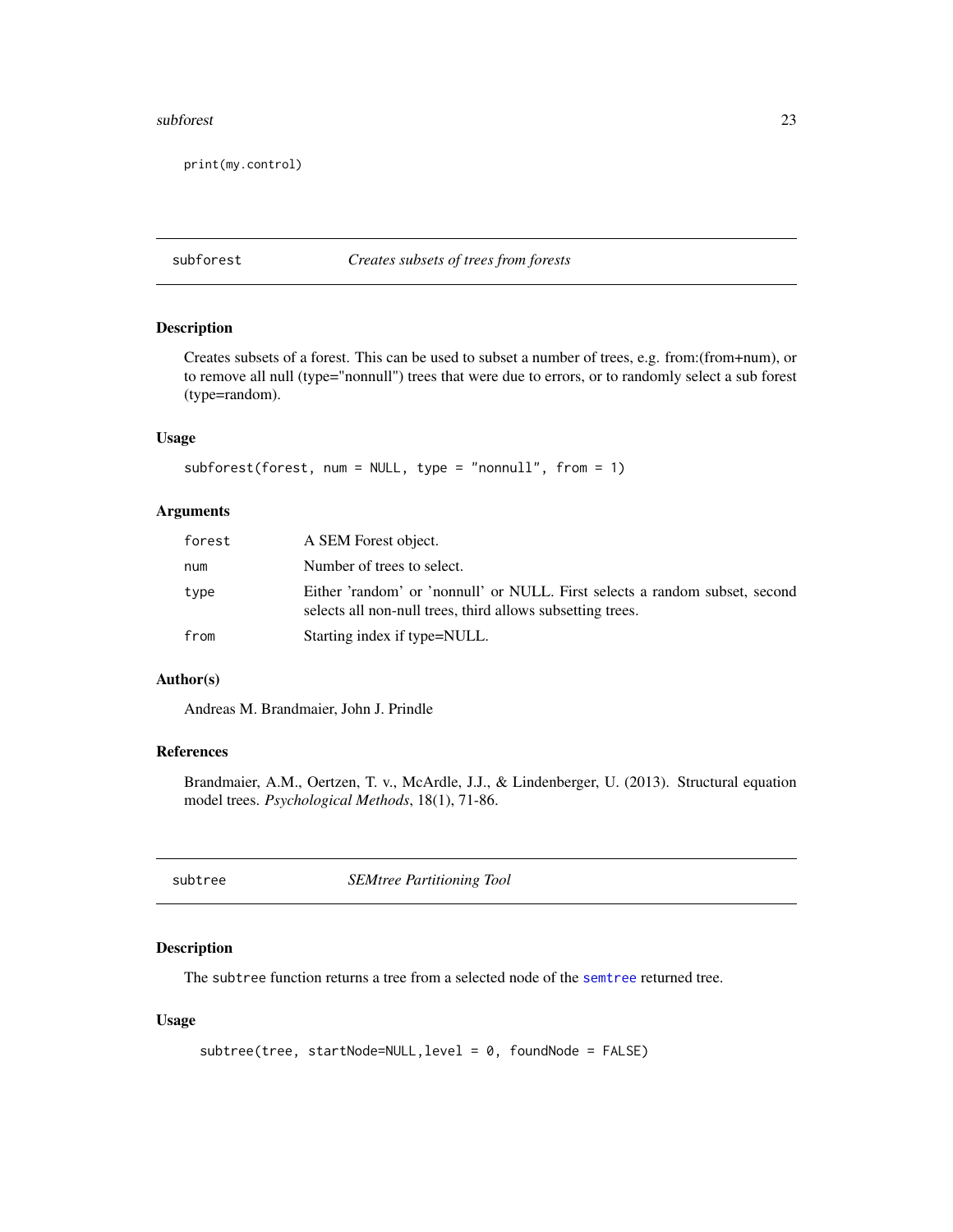## <span id="page-23-0"></span>Arguments

| tree      | A SEM tree object obtained from semptree                                         |
|-----------|----------------------------------------------------------------------------------|
| startNode | Node id, which will be future root node $(0 \text{ to max node number of tree})$ |
| level     | Ignore. Only used internally.                                                    |
| foundNode | Ignore. Only used internally.                                                    |

## Details

The row names of the resulting data frame correspond to internal node ids and the column names correspond to standard errors in the SEM. Standard errors of the estimates can be obtained from [se](#page-15-1).

#### Value

Returns a [semtree](#page-17-1) object which is a partitioned tree from the input semtree.

#### Author(s)

Andreas M. Brandmaier, John J. Prindle

## References

Brandmaier, A.M., Oertzen, T. v., McArdle, J.J., & Lindenberger, U. (2013). Structural equation model trees. *Psychological Methods*, 18(1), 71-86.

#### See Also

[semtree](#page-17-1), [semtree.control](#page-20-1)

toTable *Tabular Representation of a SEM Tree*

## Description

Converts a tree into a tabular representation. This may be useful as a textual representation for use in manuscripts.

#### Usage

toTable(tree, added.param.cols=NULL, round.param=NULL)

| tree             | A SEM Tree object.                            |  |  |
|------------------|-----------------------------------------------|--|--|
| added.param.cols |                                               |  |  |
|                  | Add extra columns with parameter estimates.   |  |  |
| round.param      | Number of digits to round parameter estiamtes |  |  |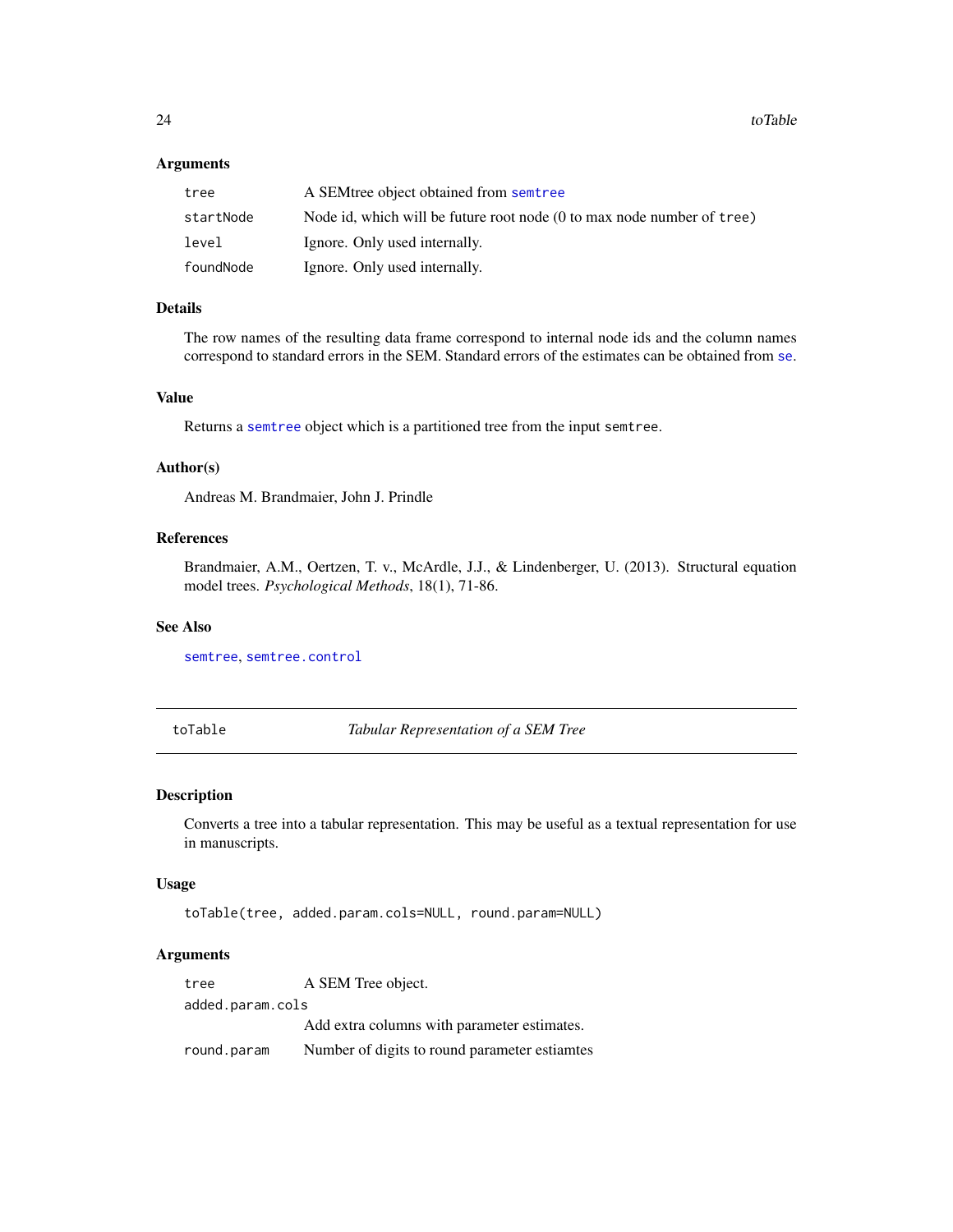#### <span id="page-24-0"></span>varimp 25

#### Author(s)

Andreas M. Brandmaier

#### References

Brandmaier, A. M., Ram, N., Wagner, G. G., & Gerstorf, D. (in press). Terminal decline in wellbeing: The role of multi-indicator constellations of physical health and psychosocial correlates. *Developmental Psychology*.

<span id="page-24-1"></span>varimp *SEM Forest Variable Importance*

## Description

A function to calculate relative variable importance for selecting node splits over a [semforest](#page-16-1) object.

#### Usage

```
varimp(forest, var.names = NULL, verbose = F,
cluster = NULL, eval.fun = evaluateTree, method = "permutation",
conditional = FALSE, ...)
```
## Arguments

| forest      | A semforest object                                                                                                  |
|-------------|---------------------------------------------------------------------------------------------------------------------|
| var.names   | Covariates used in the forest creation process. NULL value will be automatically<br>filled in by the function.      |
| verbose     | Boolean to print messages while function is running.                                                                |
| method      | Experimental. Some alternative methods to compute importance. Default is<br>"permutation".                          |
| eval.fun    | Default is evaluateTree function. The value of the -2LL of the leaf nodes is<br>compared to baseline overall model. |
| cluster     | An object of class "cluster" representing a parallel socket cluster. See package<br>makeCluster.                    |
| conditional | Conditional variable importance. EXPERIMENTAL FEATURE.                                                              |
| $\cdots$    | Optional arguments.                                                                                                 |

### Author(s)

Andreas M. Brandmaier, John J. Prindle

#### References

Brandmaier, A.M., Oertzen, T. v., McArdle, J.J., & Lindenberger, U. (2013). Structural equation model trees. *Psychological Methods*, 18(1), 71-86.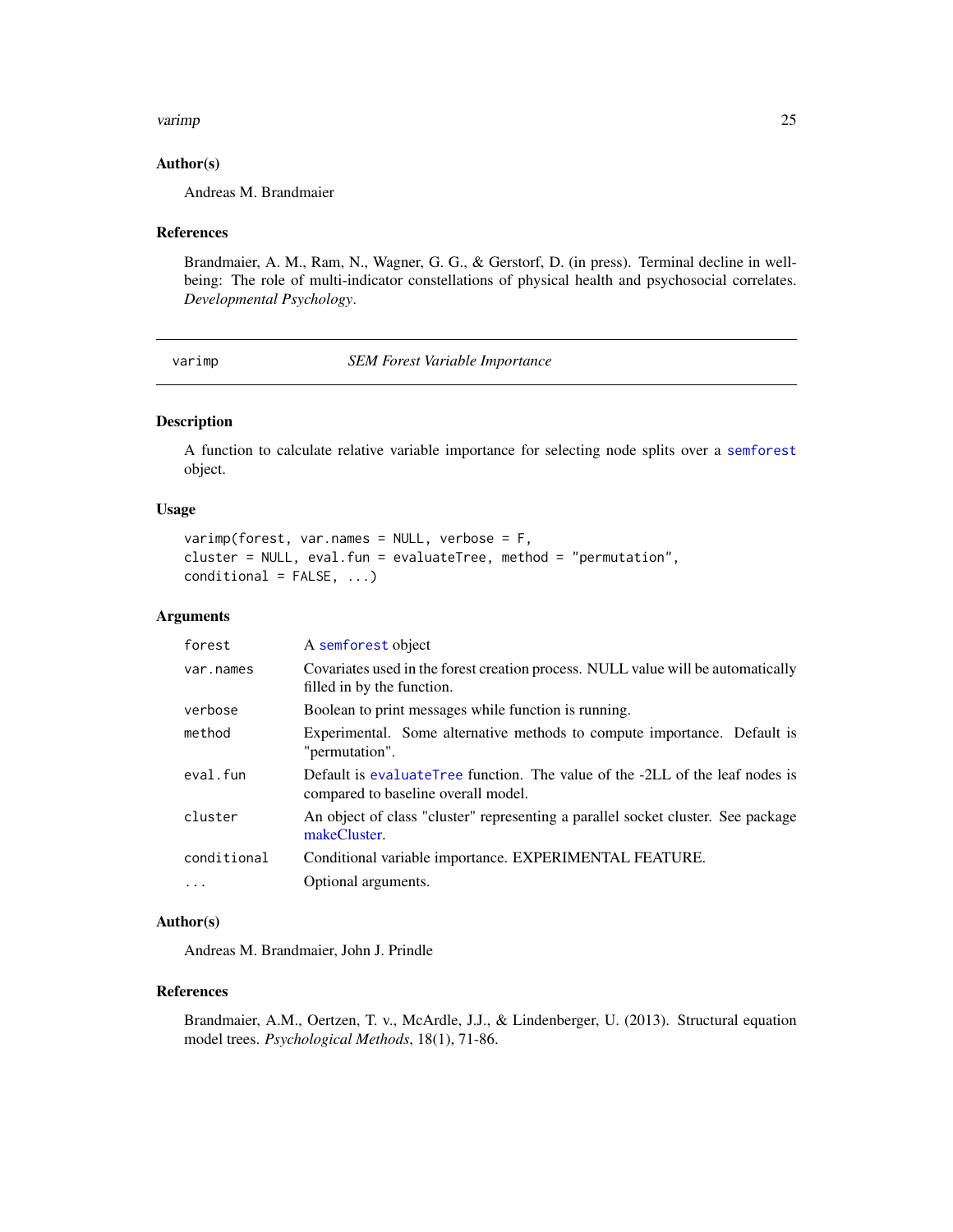# <span id="page-25-0"></span>**Index**

∗Topic \textasciitildekwd1 evaluateDataLikelihood, [4](#page-3-0) evaluateTree, [6](#page-5-0) getNodeById, [8](#page-7-0) getNumNodes, [9](#page-8-0) getTerminalNodes, [9](#page-8-0) outliers, [12](#page-11-0) proximity, [14](#page-13-0) subforest, [23](#page-22-0) varimp, [25](#page-24-0) ∗Topic \textasciitildekwd2 evaluateDataLikelihood, [4](#page-3-0) evaluateTree, [6](#page-5-0) getNodeById, [8](#page-7-0) getNumNodes, [9](#page-8-0) getTerminalNodes, [9](#page-8-0) outliers, [12](#page-11-0) proximity, [14](#page-13-0) subforest, [23](#page-22-0) varimp, [25](#page-24-0) ∗Topic biodiversity biodiversity, [2](#page-1-0) ∗Topic datasets lgcm, [10](#page-9-0) ∗Topic models semforest, [17](#page-16-0) semtree, [18](#page-17-0) ∗Topic multivariate semforest, [17](#page-16-0) semtree, [18](#page-17-0) ∗Topic semforest biodiversity, [2](#page-1-0) ∗Topic tree semforest, [17](#page-16-0) semtree, [18](#page-17-0) biodiversity, [2](#page-1-0) Distances, [3](#page-2-0)

diversityMatrix, [3](#page-2-0)

evaluate, [4](#page-3-0) evaluateDataLikelihood, *[4](#page-3-0)*, [4,](#page-3-0) *[6](#page-5-0)* evaluateTree, [6,](#page-5-0) *[25](#page-24-0)* findOtherSplits, [7](#page-6-0) getHeight, [7](#page-6-0) getNodeById, [8](#page-7-0) getNumNodes, [9](#page-8-0) getTerminalNodes, [9](#page-8-0) hellinger *(*Distances*)*, [3](#page-2-0) klsym *(*Distances*)*, [3](#page-2-0) lavaan, *[18](#page-17-0)[–20](#page-19-0)* lgcm, [10](#page-9-0) makeCluster, *[14](#page-13-0)*, *[17](#page-16-0)*, *[25](#page-24-0)* merge, [10](#page-9-0) modelEstimates, [11](#page-10-0) mxModel, *[19](#page-18-0)* nodeFunSemtree *(*semtree*)*, [18](#page-17-0) OpenMx, *[5](#page-4-0)*, *[18](#page-17-0)[–20](#page-19-0)* outliers, [12](#page-11-0) parameters, [12,](#page-11-0) *[13](#page-12-0)*, *[16](#page-15-0)*, *[20](#page-19-0)* partialDependence, [13](#page-12-0) partialDependencePlot *(*partialDependence*)*, [13](#page-12-0) plot.partialDependence *(*partialDependence*)*, [13](#page-12-0) plot.proximity *(*proximity*)*, [14](#page-13-0) plot.semforest *(*semforest*)*, [17](#page-16-0) plot.semforest.proximity *(*proximity*)*, [14](#page-13-0) plot.semforest.varimp *(*varimp*)*, [25](#page-24-0) plot.semtree *(*semtree*)*, [18](#page-17-0) print.semforest *(*semforest*)*, [17](#page-16-0) print.semforest.control *(*semforest.control*)*, [18](#page-17-0)